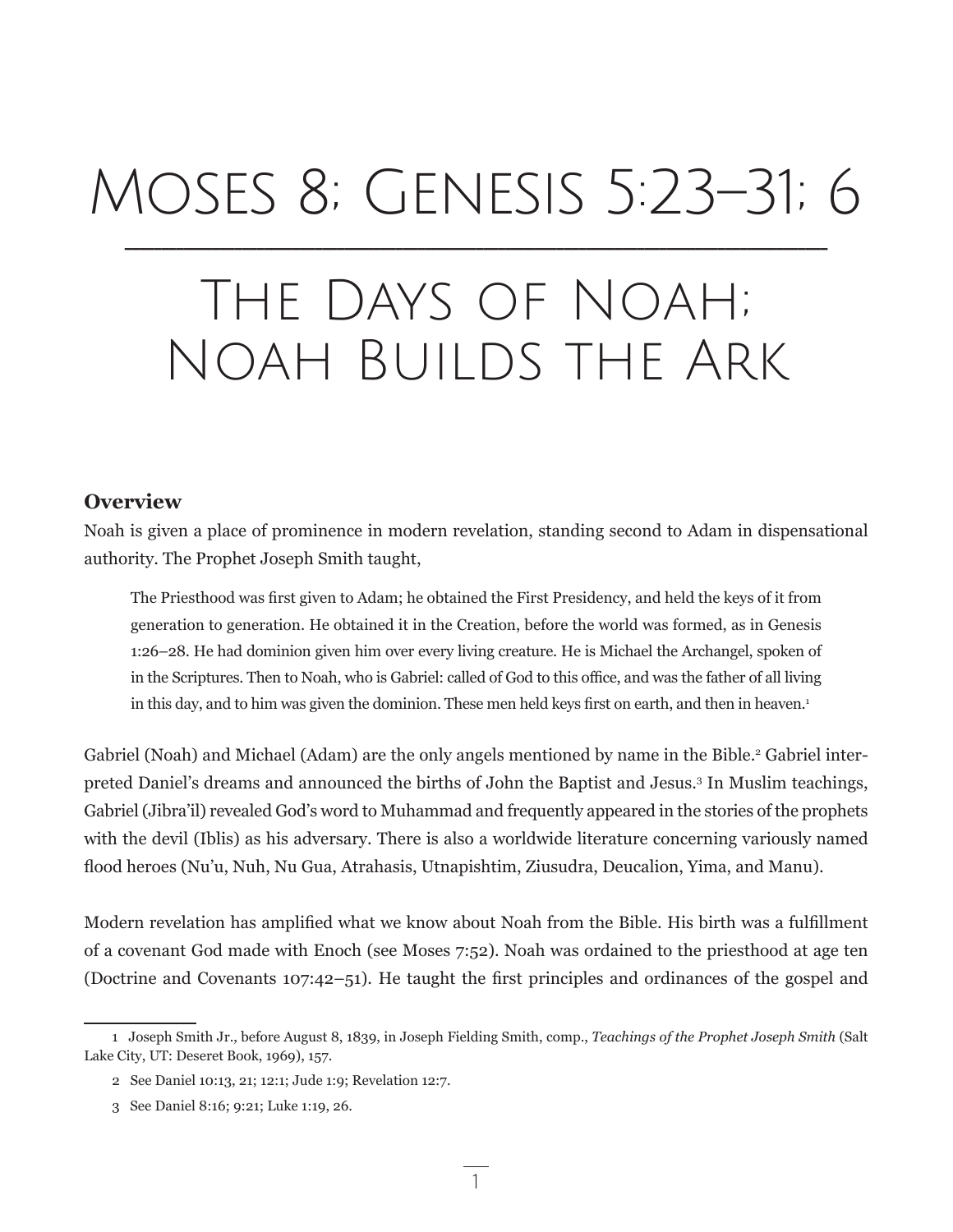announced the coming of Jesus Christ in the meridian of time (Moses 8:16, 19, 23–24). He conferred the priesthood upon his posterity (Doctrine and Covenants 84:14–15). As part of the restoration of the gospel, he visited the Prophet Joseph Smith (Doctrine and Covenants 128:21). Finally, modern revelation teaches that after the Second Coming, Noah will return to the earth to attend the marriage supper of the Lamb (Doctrine and Covenants 27:5–7).

That the story of Noah repeats, with some variation, the themes of the Creation, the Garden of Eden, and the Fall of Adam and Eve has long been recognized by Bible scholars. However, what deserves greater appreciation is the nature and depth of the relationship between these accounts and the rituals and layout of temples not only in Israel but also throughout the ancient Near East.4

## *Source*

Book of Moses Minute by Jeffrey M. Bradshaw

## *Related verses*

Moses 8; Genesis 5:23–31; 6

## **Moses 8:1–7; Genesis 5:23–27. Enoch and Methuselah**

*8:1; 5:23. "four hundred and thirty years."* Genesis 5:23 says that Enoch lived for "three hundred sixty and five years." The difference can be accounted for by adding the age of sixty-five years referenced in Moses 6:25—when Methuselah was born and Enoch received his prophetic call (6:26)—to the three hundred sixty-five years representing the length of Enoch's ministry during the "days of Zion" (7:69).

8:2. "for he truly covenanted with Enoch." God's covenant with Enoch that Noah would be his descendant is not mentioned in the Bible, nor is it mentioned in the book of Moses except in this verse. However, the book of Moses does inform us that Enoch knew Noah would be saved from the Flood (7:42–43) and that the Lord "covenanted with Enoch, and sware unto him with an oath" that "the earth might never more be covered by the floods" (7:50–51). Enoch was told that the Son of Man would come again "in the days of wickedness and vengeance" and that He would "call upon the children of Noah" (7:51, 60).

*8:3. "he took glory unto himself."* Although it is tempting to conclude that Methuselah "was not taken" (8:2) with the city of Enoch because of his vaunting self-glorification (8:3), the only reason given

<sup>4</sup> Though there is no evidence of Flood symbolism in the Israelite temple ritual, the Flood story lived on as part of the sacred rites of some cultures elsewhere in the world. See Jeffrey M. Bradshaw, *In God's Image and Likeness 1: Creation, Fall, and the Story of Adam and Eve*, rev. ed., 2 vols. (Salt Lake City, UT: Eborn Books, 2014), 655–656; Claus Westermann, *Genesis 1–11: A Continental Commentary*, trans. John J. Scullion (Minneapolis, MN: Fortress Press, 1994), 405.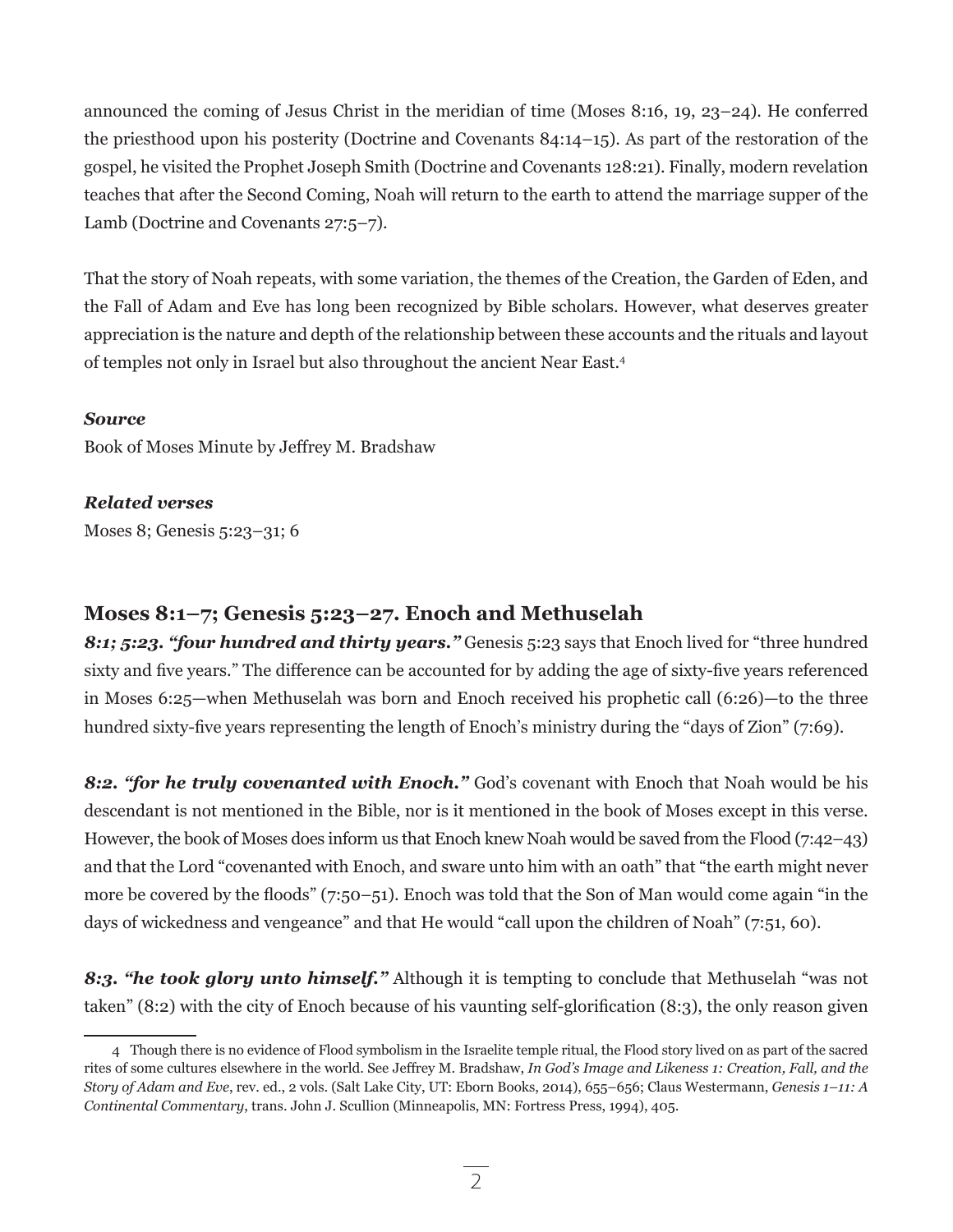explicitly for his continued presence on earth is "that the covenants of the Lord might be fulfilled . . . that Noah should be of the fruit of [Enoch's] loins" (8:2). Methuselah, the son of Enoch, will become the grandfather of Noah.

*8:4. "a great famine in the land."* Mosiah 1:17 explains that one purpose of famine and other afflictions is to "stir [the people] up in remembrance of their duty." Prophets have sometimes been commanded to use their sealing power to smite the earth with famine or dearth of rain (see Helaman 10:6, for example).

*8:7; 5:27. "nine hundred and sixty-nine years."* Methuselah, the oldest living human on record in the Bible, died the same year as the Flood. Adding Methuselah's age when Lamech was born (187) to Lamech's age when Noah was born (182) and Noah's age when the Flood began (600), we arrive at the 969 years.5

## *Source*

Book of Moses Minute by Jeffrey M. Bradshaw

## *Related verses*

Moses 8:1–7; Genesis 5:23–27

## **Moses 8:8–11; Genesis 5:28–31. Lamech and Noah**

*8:8; 5:28. "And Lamech lived one hundred and eighty-two years, and begat a son."* This statement signals the formal beginning of the Flood story.

*8:9; 5:29. "Noah."* Noah's name is almost certainly related to a Hebrew root meaning "to rest." Previously, Noah's name had been revealed to Enoch (Moses 7:42–43). Consistent with the book of Moses report, Enoch reveals the name of Noah to Lamech in 1 Enoch 106:18.<sup>6</sup>

*8:9; 5:29. "shall comfort us concerning the work and toil of our hands, because of the ground which the Lord hath cursed."* Regarding the cursing of the ground, see Moses 4:23. Of course, Lamech did not know that the most significant relief from work and toil eventually would come not from Noah's labors on the land but rather from the personal part Noah would play in God's provisionally

<sup>5</sup> For the references of these ages, see Moses 8:5, 8; Genesis 7:6.

<sup>6</sup> George W. E. Nickelsburg and James C. VanderKam, *1 Enoch 1: A Commentary on the Book of 1 Enoch, Chapters 1–36; 81–108*, ed. Klaus Baltzer (Minneapolis, MN: Fortress Press, 2001), 536, 1 Enoch 106:18.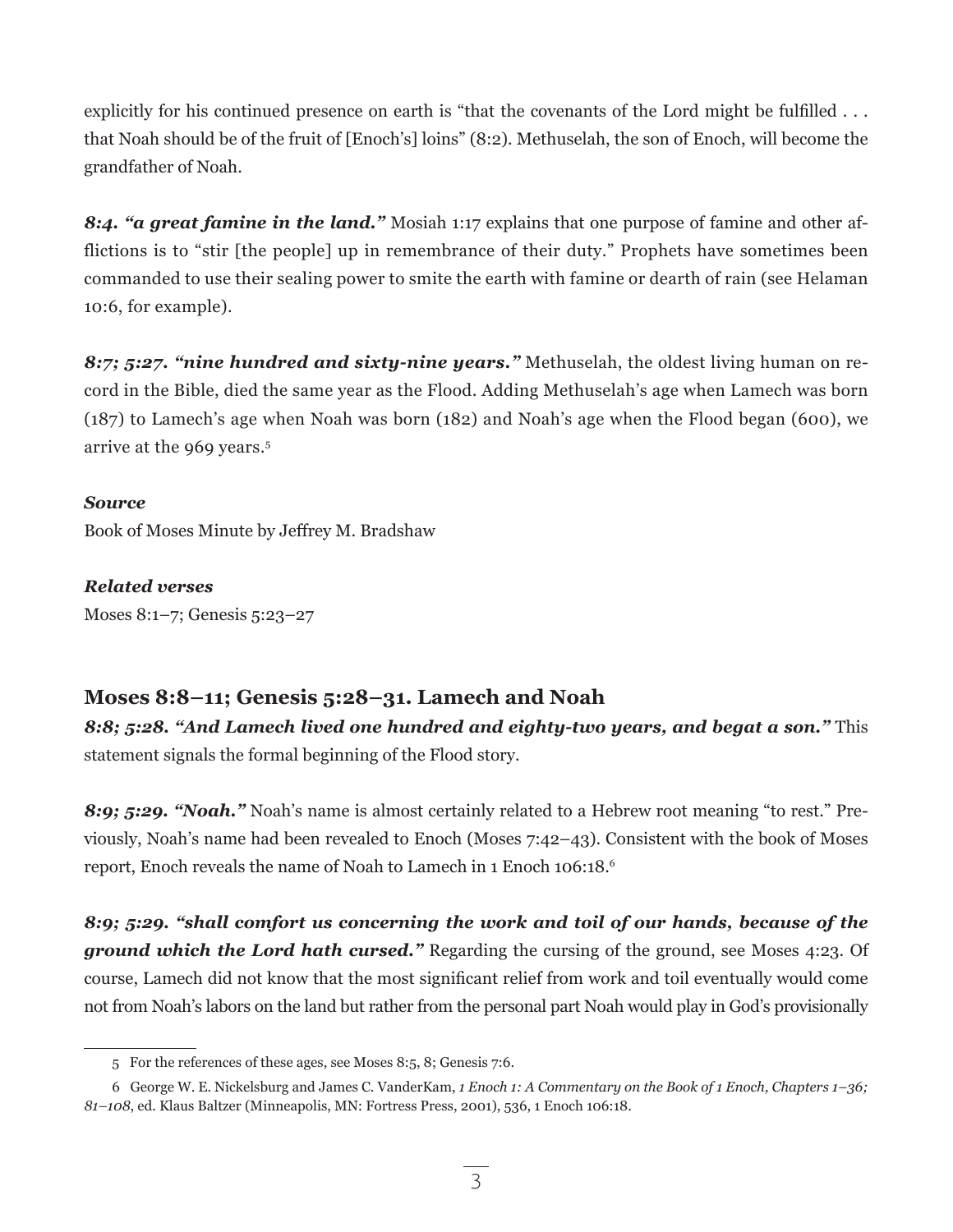lifting the curse. "Noah is saved in order to worship, to offer the sacrifice . . . that is a 'rest/comforting' (*hannichoach*), that turns cursing into a blessing (Genesis 8:21). Noah's priestly mediation is the means by which relief from the toil of the cursed ground became a reality: 'For God as well as for humanity, Noah is consolation for the fall of Adam.'"7

Although the meaning of Noah's name ("rest") seems clear as it stands, Lamech's explanation for it in Genesis 5:29 ("comfort" or "relief") is problematic. In other words, the derivation of his name from the Hebrew leads us to expect the verse to read either "he called his name Noah, saying: This son shall give us rest . . ." or "he called his name Nahman, saying: This son shall comfort us." However, "the use of the imprecise word play . . . is well within the bounds of biblical naming conventions."<sup>8</sup>

**8:10; 5:30. "five hundred and ninety-five years."** From Genesis 7:6, we can infer that Lamech died five years before the Flood.

#### *Source*

Book of Moses Minute by Jeffrey M. Bradshaw

#### *Related verses*

Moses 8:8–11; Genesis 5:28–31

## **Moses 8:12–13; Genesis 6:10. Noah and His Sons—The Sons of God**

*8:12; 6:10. "And Noah . . . begat Japheth; . . . Shem . . . and . . . Ham."* Though it is not specifically said that Ham had the same mother as Shem and Japheth, other references to Noah's wife imply that the three sons shared a mother. That said, their birth order is in question. Genesis 6:10 reads, "Shem, Ham, and Japheth." In the original Joseph Smith Translation manuscripts, OT1 and OT2, the sense of this verse was left unchanged, remaining consistent with the KJV's statement that Shem was the oldest son. However, sometime afterward, the OT2 wording was crossed out and a revision was pinned to the manuscript. This revision unambiguously describes Japheth as the oldest son and corresponds to the current version of Moses 8:12. It is not known whether Joseph Smith authorized this change. Inexplicably, "Japheth the elder" in Genesis 10:22 was changed in the Joseph Smith Translation to read, "Shem . . . which was the elder." Some Jewish sources specifically name Japheth as the oldest son. Japheth is listed first in the

<sup>7</sup> David Damrosch, cited in L. Michael Morales, *The Tabernacle Pre-Figured: Cosmic Mountain Ideology in Genesis and Exodus* (Leuven, Belgium: Peeters, 2012), 186.

<sup>8</sup> See Elizabeth A. Harper, "Glad Tidings of Comfort and Rest—Part 1: An Exegetical Study of Genesis 5:29," Academia.edu, 11–46, https://academia.edu/61068836/Gen\_5\_v\_29\_Give\_Us\_Rest, for an extended discussion on problems of interpretation in Genesis 5:29.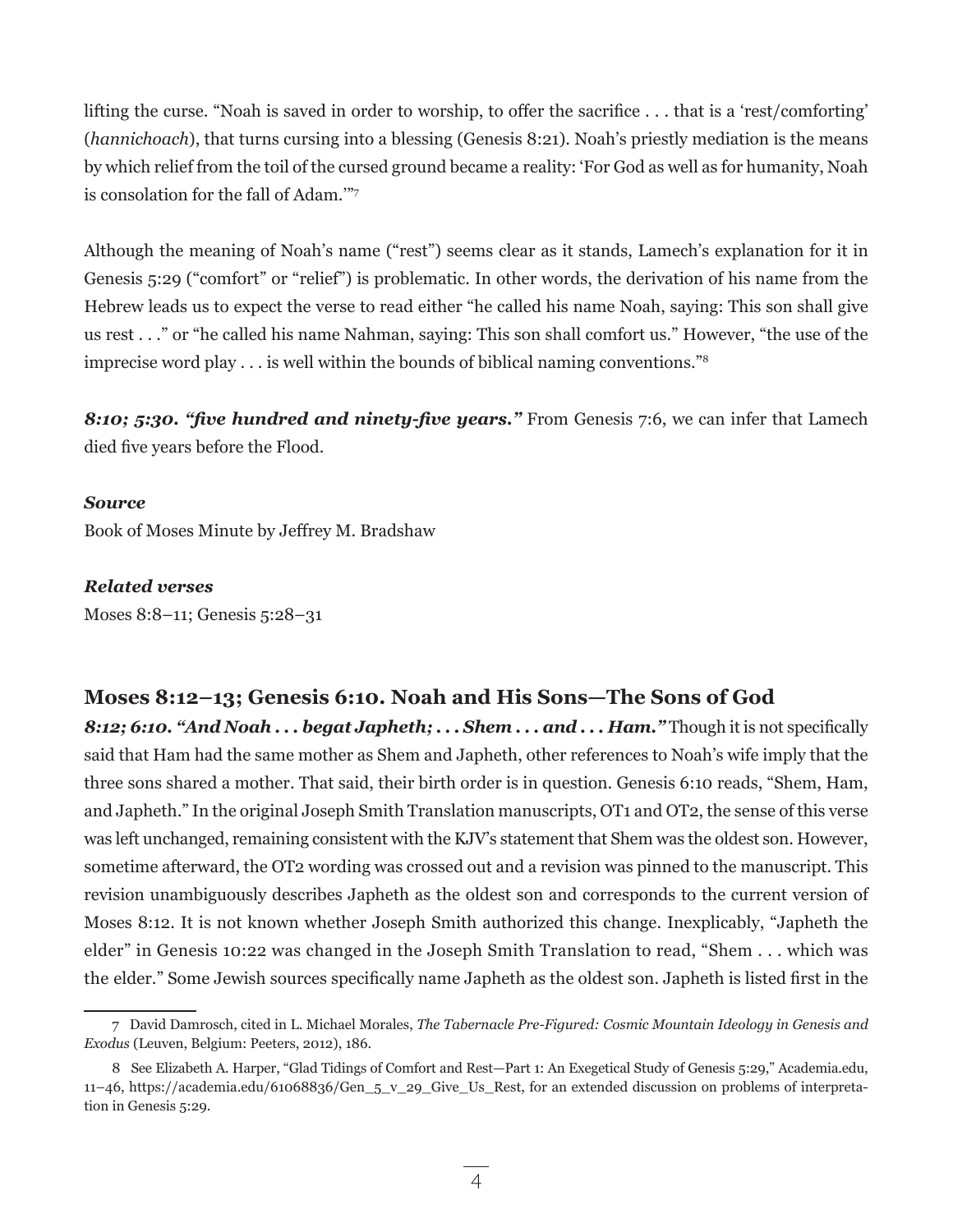table of the nations in Genesis 10:2–5, though there is some ambiguity in the Hebrew. However, Shem is listed first in Genesis 5:32; 6:10; 7:13; 9:18; 10:1, 1 Chronicles 1:4, and Moses 8:27—a difference that may reflect his importance to the Israelites as their ancestor.9

*8:13. "the sons of God."* In this context, the term "sons of God" refers to individuals such as the sons of Noah who have received the fullness of the priesthood and have had their calling and election made sure, as defined in Doctrine and Covenants 76:56–60. 10 Unlike other priesthood ordinations performed by men, the ordinance that conveys this power is administered by God Himself: "And [the high priesthood after the order of the covenant which God made with Enoch] was delivered unto men by the calling of his [God's] own voice" (Joseph Smith Translation, Genesis 14:29).

## *Source*

Book of Moses Minute by Jeffrey M. Bradshaw

## *Related verses*

Moses 8:12–13

## **Moses 8:14–15; Genesis 6:1–2. Sons of Men Enter Mismatched Marriages with Noah's Posterity**

*8:14. "these men."* This refers to the sons of Noah mentioned in verse 13.

*8:14; 6:2. "the sons of men saw that those daughters were fair."* Genesis 6:2 reads, "The sons of God saw the daughters of men that they were fair," a phrase that has been the source of unending controversy among scholars.11 However, contradicting ancient Jewish traditions that depict the unrighteous husbands of Genesis 6:2 as fallen angels, the book of Moses portrays these husbands as mere mortals, unrighteous men who married daughters of the covenant—that is, descendants of Seth and Noah.

Like the book of Moses, Islamic and Christian traditions typically reject the idea that the "sons of God" in Genesis 6:2 are fallen angels. However, in a further wrinkle, whether due to other authentic

<sup>9</sup> Richard D. Draper, S. Kent Brown, and Michael D. Rhodes, *The Pearl of Great Price: A Verse-by-Verse Commentary* (Salt Lake City, UT: Deseret Book, 2005), 159.

<sup>10</sup> See Jeffrey M. Bradshaw and David J. Larsen, *In God's Image and Likeness 2: Enoch, Noah, and the Tower of Babel*, 2 vols. (Orem, UT: Interpreter Foundation; Salt Lake City, UT: Eborn Books, 2014), 84; Jeffrey M. Bradshaw, *Temple Themes in the Oath and Covenant of the Priesthood*, rev. ed. (Salt Lake City, UT: Eborn Books, 2014), 53–65.

<sup>11</sup> For a summary of this controversy, see, for example, A. T. Wright, *The Origin of Evil Spirits* (Tübingen, Germany: Mohr Siebeck, 2005), 61–75; John J. Collins, "The Sons of God and the Daughters of Men," in *Sacred Marriages*, ed. Martti Nissinen and Risto Uro (Winona Lake, IN: Eisenbrauns, 2008), 261–263.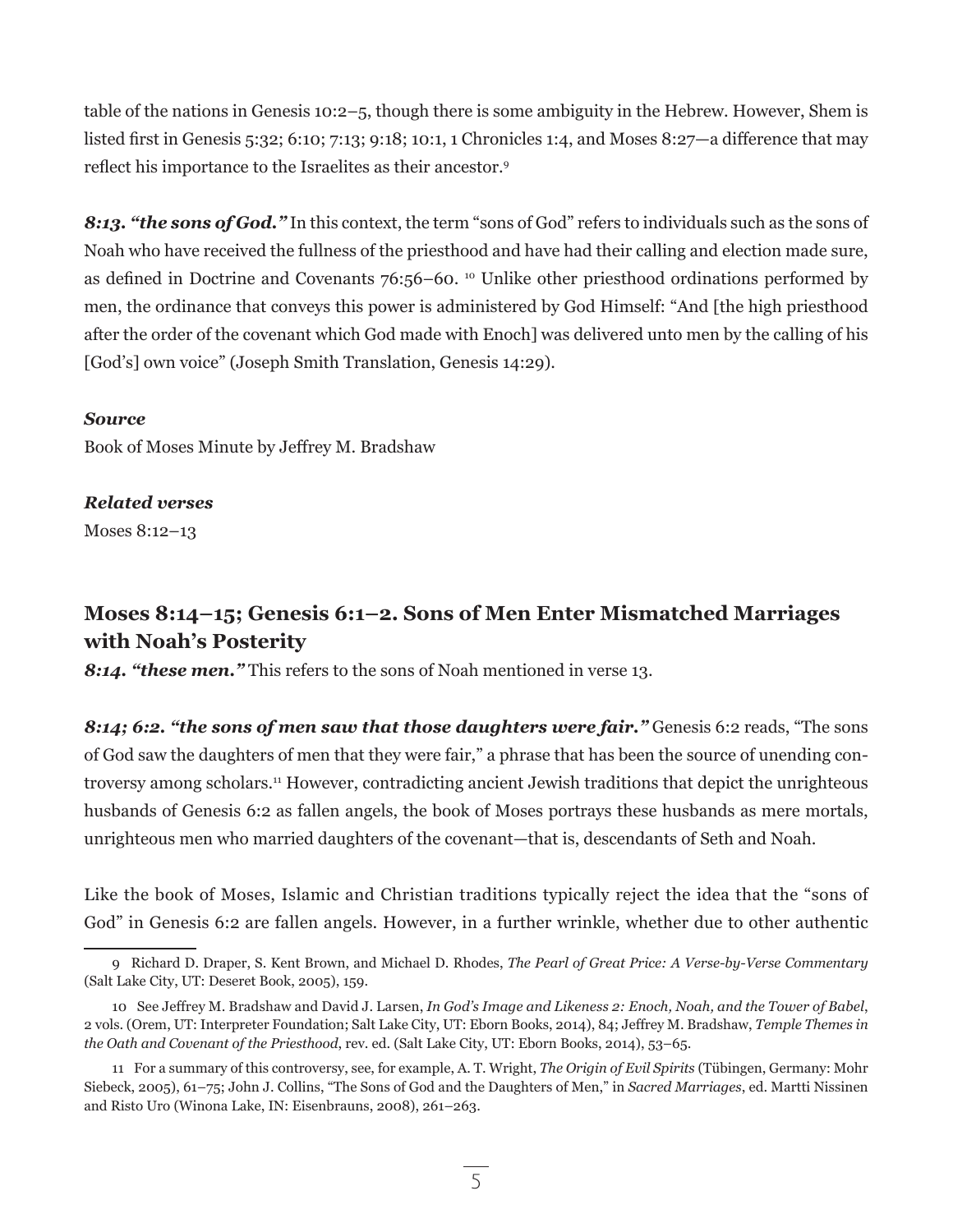traditions or merely additional confusion, these traditions record that some of the "sons of God" (that is, covenant descendants of Seth and Noah) *also* entered into mismatched marriages. So, if these traditions are to be believed, we have two forms of mismatched marriages: (1) some unrighteous "sons of men" who married daughters of the covenant, as depicted in the book of Moses, and (2) some unrighteous "sons of God" who married women from *outside* the covenant, as described in Islamic and Christian traditions.

For example, Ephrem the Syrian interpreted Genesis 6:2 to mean that "those who lived on higher ground, who were called 'the children of God,' left their own region and came down to take wives from the daughters of Cain down below."<sup>12</sup> An Islamic source, in agreement with the book of Moses, likewise asserted, "But one errs and misunderstands [if] he says that 'angels' descended to 'mortal women.' Instead, it is the sons of Seth who descend from the holy mountain to the daughters of Cain the accursed. For it was on account of their saintliness [chastity?] and dwelling place upon the holy mountain that the sons of Seth were called *banu 'elohim*; that is, 'sons of God.'"<sup>13</sup>

Further adding to the general disorder and confusion, note that the "sons of men" who married Noah's granddaughters falsely proclaimed themselves as "sons of God" in mocking response to Noah's preaching (see the commentary for Moses 8:21).

8:14. "the sons of men." In other words, men who stood outside the oath and covenant of the priesthood.

*8:14. "those daughters."* This refers to the daughters of the "sons of God" (that is, granddaughters of Noah), mortal women married to unrighteous "sons of men." Hugh Nibley explained that the "daughters who had been initiated into a spiritual order, departed from it and broke their vows, mingling with those who observed only a carnal law."14

*8:14; 6:2. "fair."* This is translated from Hebrew *tobhoth*, which literally means "good." It is often used in similar contexts to mean specifically "good in appearance, beautiful," as in Exodus 2:2.

<sup>12</sup> St. Ephrem the Syrian, *Hymns on Paradise*, trans. Sebastian Brock (Crestwood, NY: St. Vladimir's Seminary Press, 1990), 81–82.

<sup>13</sup> John C. Reeves, "Eutychii Patriarchae Alexandrini Annales," *Religious Studies, The University of North Carolina at Charlotte*, accessed November 21, 2021, https://pages.charlotte.edu/john-reeves/course-materials/rels-2104-hebrew-scripturesold -testament/eutychius-sad-ibn-al-bitrq-on-genesis-61-4/.

<sup>14</sup> Hugh W. Nibley, *Enoch the Prophet*, ed. Stephen D. Ricks, The Collected Works of Hugh Nibley 2 (Salt Lake City, UT: Deseret Book, 1986), 180.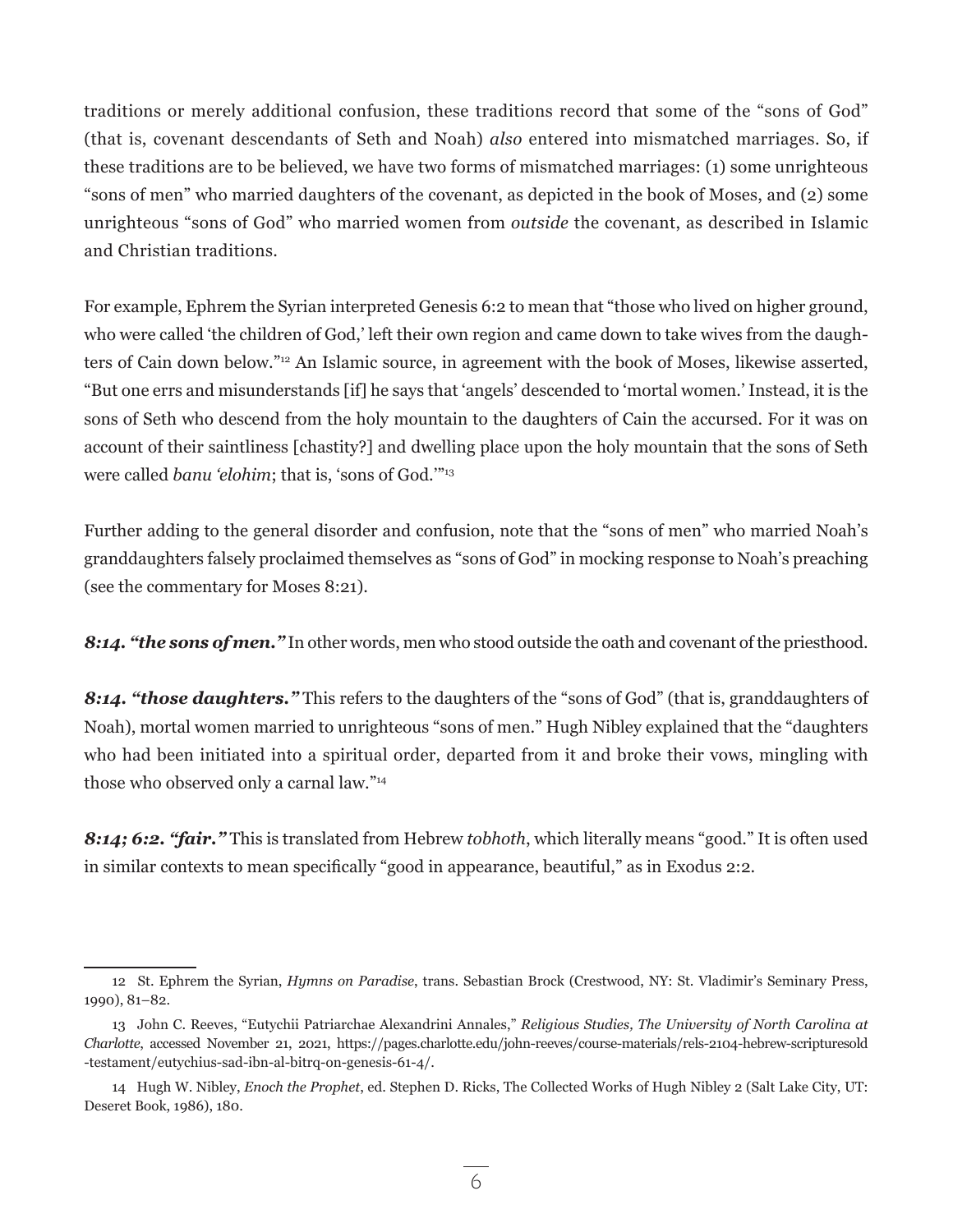*8:14; 6:2. "took them wives."* The Hebrew expression is the normal one for legal marriage. Correcting mistaken ideas about the meaning of the phrase, Umberto Cassuto explained, "The passage contains not a single word . . . alluding to rape or adultery or to any act against the Lord's will."15

*8:14; 6:2. "even as they chose."* The corresponding phrase in Genesis 6:2 is "of all which they chose." Perhaps the clearest translation is "just as their fancy chose."16 Although these few words may seem innocuous to modern readers, they would have been evidence to ancient Israelites that the sons of men were deliberately subverting the established marriage selection process.<sup>17</sup>

According to Claus Westermann, choosing a spouse is portrayed here as a process of eyeing the "many beauties who take [one's] fancy" rather than the "discovery of a counterpart, which leads to living as one in marriage."<sup>18</sup> Leon R. Kass observed, "It would be characteristic of heroes (like Cain's Lamech) to find and seize the beautiful daughters, almost as trophies."<sup>19</sup> God's law is valued less than the appeal of the senses.<sup>20</sup>

**8:15. "The daughters of thy sons have sold themselves."** A similar phrase appears in 2 Kings 17:17, where the Israelites are accused of having "sold themselves to do evil in the sight of the Lord." The Hebrew term *wayyitmakkeru* is used here in the sense of selling oneself into slavery.

*8:15. "they will not hearken to my voice."* The refusal of these mismatched couples to hearken to God's voice was the catalyst for Noah's ministry (see Moses 8:19).

## *Source*

Book of Moses Minute by Jeffrey M. Bradshaw

## *Related verses*

Moses 8:14–15; Genesis 6:1–2

<sup>15</sup> Umberto Cassuto, *A Commentary on the Book of Genesis*, vol. 1, *From Adam to Noah*, trans. Israel Abrahams (Jerusalem, Israel: Magnes Press, 1998), 294.

<sup>16</sup> Claus Westermann, *Genesis 1–11: A Continental Commentary*, trans. John J. Scullion (Minneapolis, MN: Fortress Press, 1994), 364.

<sup>17</sup> Meir Zlotowitz, *Bereishis/Genesis: A New Translation with a Commentary Anthologized from Talmudic, Midrashic, and Rabbinic Sources*, 2nd ed. 2 vols. (New York, NY: Mesorah Publications, 1986), 1:182n2.

<sup>18</sup> Westermann, *Genesis 1–11*, 371. Compare Moses 3:22–24.

<sup>19</sup> Leon R. Kass, *The Beginning of Wisdom: Reading Genesis* (New York, NY: Free Press, 2003), 157.

<sup>20</sup> Nahum M. Sarna, *Genesis: The Traditional Hebrew Text with the New JPS Translation Commentary*, The JPS Torah Commentary, ed. Nahum M. Sarna and Chaim Potok (Philadelphia, PA: Jewish Publication Society, 1989), 25.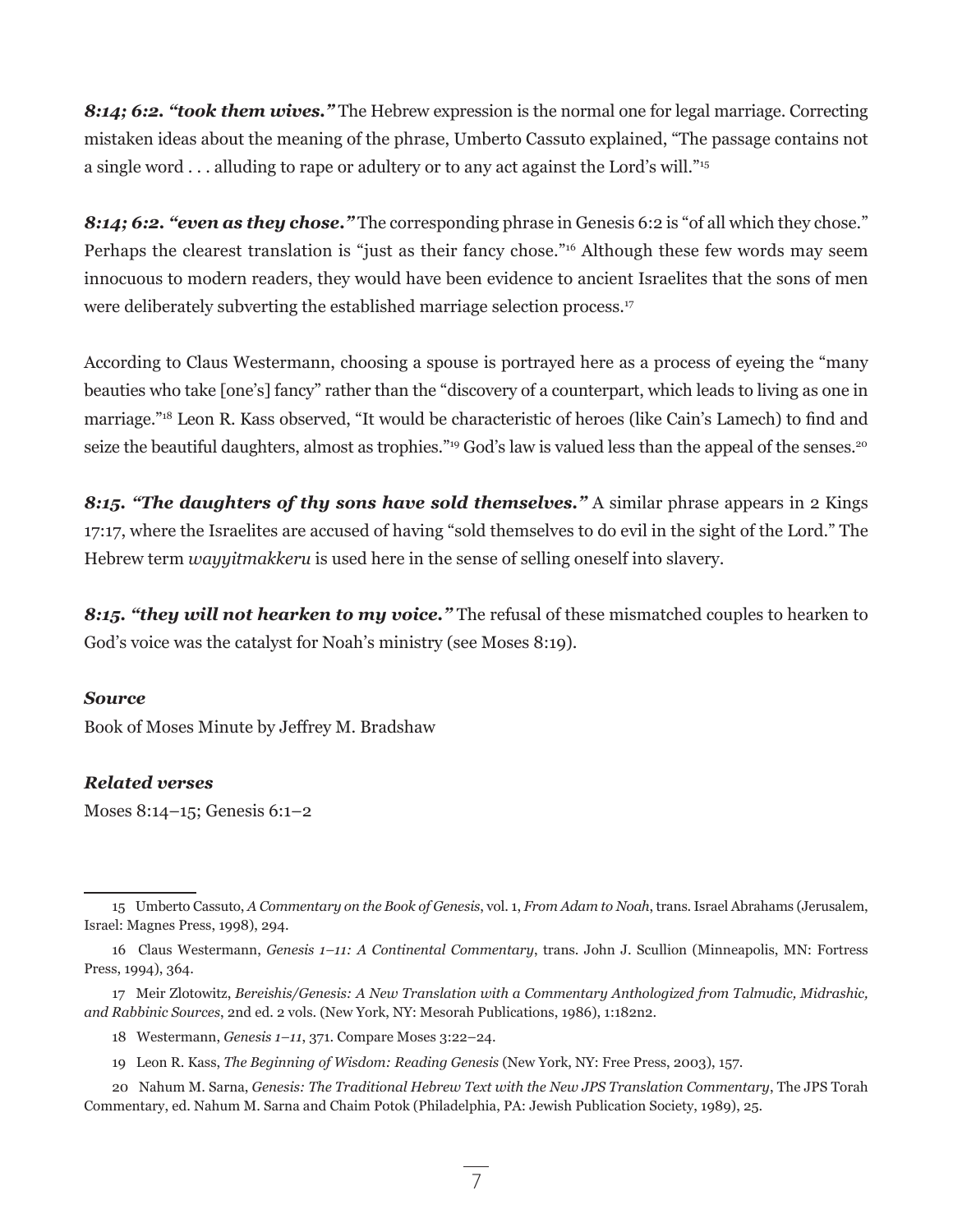**Moses 8:16–19; Genesis 6:3. Noah Prophesies and Teaches the Things of God**  *8:17; 6:3. "My Spirit shall not always strive with man, for he shall know that all flesh shall die; yet his days shall be an hundred and twenty years."* Genesis 6:3 reads a little differently—"for that he also is flesh" instead of "for he shall know that all flesh shall die." A clearer translation might be, "My breath shall not abide in man forever, since he too is flesh; let the days allowed him be one hundred and twenty years."<sup>21</sup> From this perspective, the breath or spirit referred to is best explained as the "breath of life" (Moses 3:7), the presence or absence of which determines life or death.

Whereas some scholars prefer to see the one hundred twenty years as "a reference to the interval of time remaining before the Flood,"<sup>22</sup> the book of Moses, consistent with the view of other scholars, seems to describe instead a limitation on the length of human life spans in succeeding generations. Genesis scholar Leon Kass commented, "Perhaps a shorter life span could limit the damage any beastly man might cause. . . . Perhaps if men learned from observing the deaths of others that they too had limited time, they would use it better."<sup>23</sup>

*8:17. "My Spirit shall not always strive with man."* This phrase is often misunderstood to mean that God's patience in working with sinners will eventually come to an end and that when this point has been reached, God will withdraw the influence of His Spirit. However, any truth to this idea has nothing to do with the meaning of this phrase in the present verse. The word "spirit" as used here should not be capitalized since it refers to the animating spirit of each individual that gives life to the body, not to the Holy Spirit. Thus, the following paraphrase seems to better convey the meaning: "My spirit [that is, the breath of life] shall not abide in mortals forever."<sup>24</sup> In modern scripture, similar phrases do seem to refer to the Holy Spirit.<sup>25</sup>

*8:18; 6:4. "giants."* Compare Moses 7:15; 8:26. The term "giants" corresponds to the Hebrew term *nephilim*. The account of Josephus in *Antiquities* 1:3:1 confirms the report of the book of Moses that the giants sought to take away Noah's life: "For the tradition is that these men did what resembled the acts of those whom the Grecians call giants. But Noah was very uneasy at what they did; and being displeased at their conduct, persuaded them to change their dispositions and their acts for the better: but seeing they

<sup>21</sup> Nahum M. Sarna, *Genesis: The Traditional Hebrew Text with the New JPS Translation Commentary*, The JPS Torah Commentary, ed. Nahum M. Sarna and Chaim Potok (Philadelphia, PA: Jewish Publication Society, 1989), 45–46.

<sup>22</sup> Sarna, *Genesis*, 46.

<sup>23</sup> Leon R. Kass, *The Beginning of Wisdom: Reading Genesis* (New York, NY: Free Press, 2003), 160–161.

<sup>24</sup> Ronald S. Hendel, in Adele Berlin and Marc Zvi Brettler, eds., *The Jewish Study Bible, Featuring the Jewish Publication Society TANAKH Translation* (Oxford, England: Oxford University Press, 2004), 13, Genesis 5:3.

<sup>25</sup> See 2 Nephi 26:11; Mormon 5:16; Ether 2:15.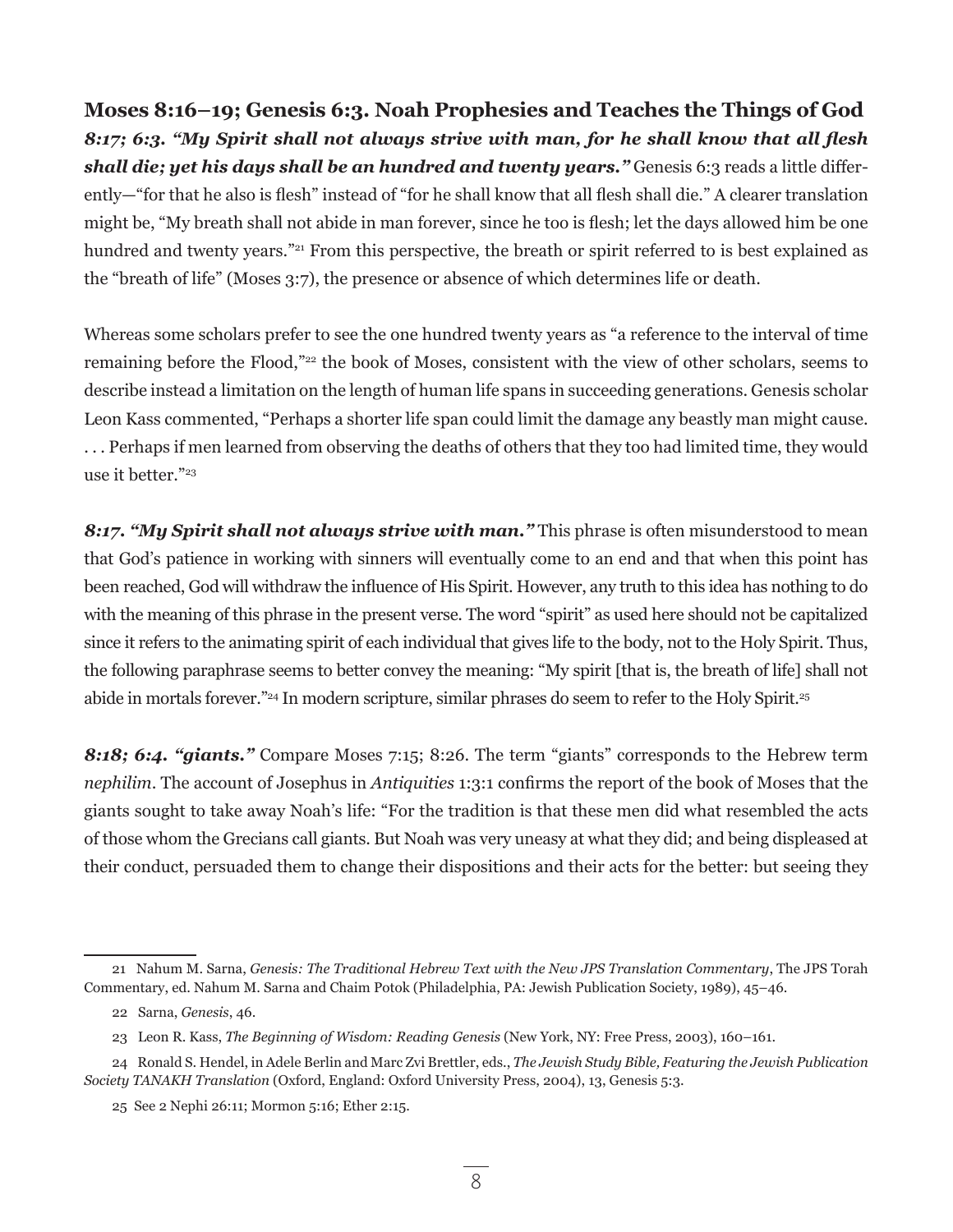did not yield to him, but were slaves to their wicked pleasures, he was afraid they would kill him, together with his wife and children."26

*8:19. "the Lord ordained Noah after his own order."* In other words, the Lord ordained Noah to "the Holy Priesthood, after the Order of the Son of God."27

*8:19. "Gospel."* This same gospel, including its ordinances, was received and preached by Adam. Alma 13:6 confirms that it is the duty of the higher priesthood "to teach [God's] commandments unto the children of men, that they also might enter into his rest."<sup>28</sup> Joseph Smith said, "[T]he Gospel has always been the same; the ordinances to fulfill its requirements, the same, and the officers to officiate, the same; therefore, as Noah was 'a preacher of righteousness' he must have been baptized and ordained to the priesthood by the laying on of hands, etc."29

## *Source*

Book of Moses Minute by Jeffrey M. Bradshaw

## *Related verses*

Moses 8:16–19; Genesis 6:3

## **Moses 8:20–21; Genesis 6:4. The Sons of Men Mock Noah and Refuse His Teaching**

*8:20. "Noah called upon the children of men that they should repent."* Calling people to repentance was required by ancient biblical law "in order to establish intentionality and the degree of criminal responsibility. Their refusal to heed the call defines the degree of the criminal responsibility of the antediluvian sinners, and, consequently, the justice of their punishment."30

<sup>26</sup> Flavius Josephus, "The Antiquities of the Jews," in *The Genuine Works of Flavius Josephus, the Jewish Historian. Translated from the Original Greek, according to Havercamp's Accurate Edition*, trans. William Whiston, rev. ed. (1737; repr., Grand Rapids, MI: Kregel Publications, 1980), 27–28.

<sup>27</sup> Doctrine and Covenants 107:3. See Alma 13:1–2, 9; Joseph Smith Translation, Genesis 14:2.

<sup>28</sup> Richard D. Draper, S. Kent Brown, and Michael D. Rhodes, *The Pearl of Great Price: A Verse-by-Verse Commentary* (Salt Lake City, UT: Deseret Book, 2005), 167.

<sup>29</sup> Joseph Smith Jr., September 1, 1842, in Joseph Fielding Smith, comp., *Teachings of the Prophet Joseph Smith* (Salt Lake City, UT: Deseret Book, 1969), 264.

<sup>30</sup> Devorah Dimant, "Noah in Early Jewish Literature," in *Biblical Figures Outside the Bible*, ed. Michael E. Stone and Theodore A. Bergren (Harrisburg, PA: Trinity Press International, 1998), 132.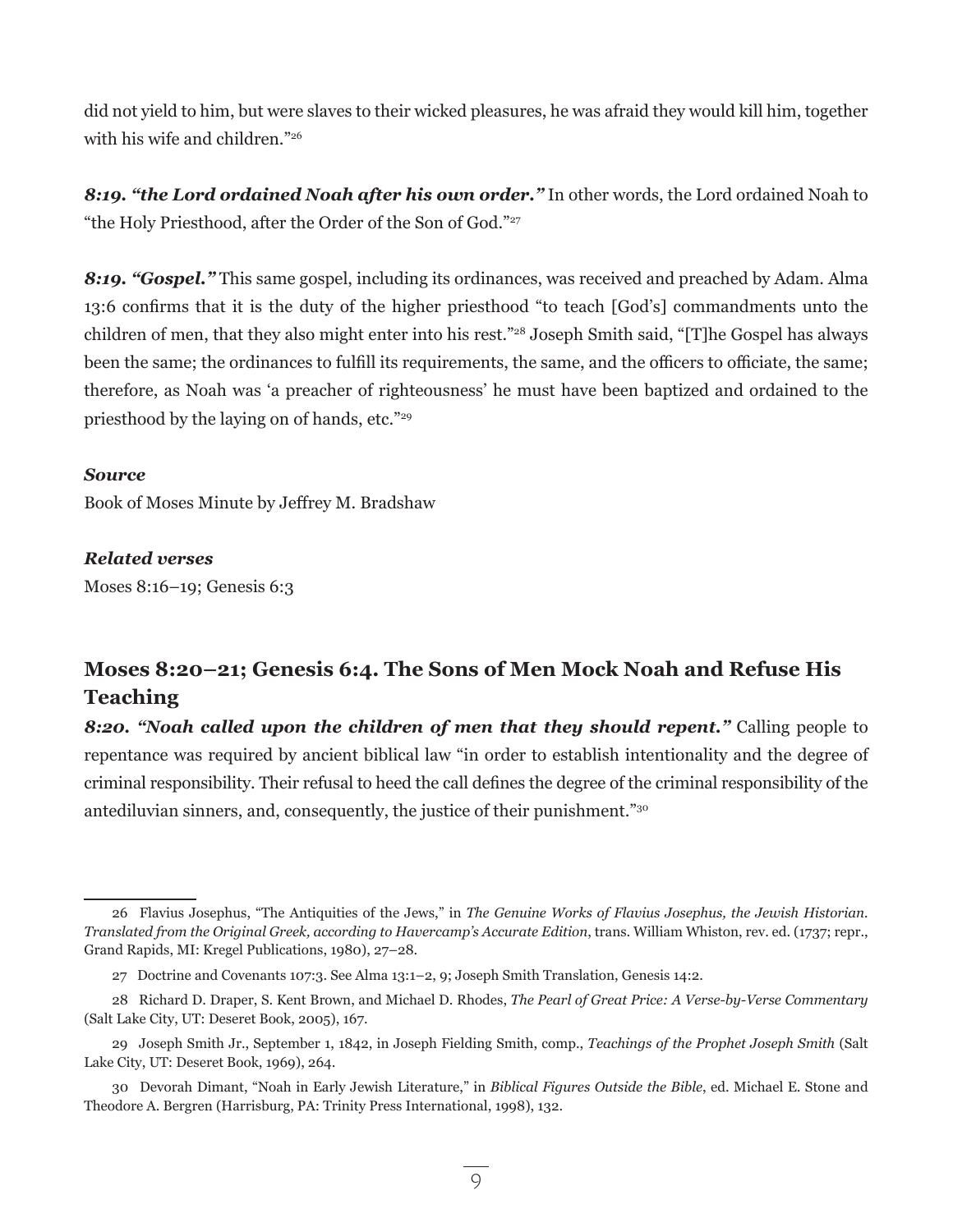*8:21. "we are the sons of God; have we not taken unto ourselves the daughters of men?"* In sarcastically designating their wives "daughters of men," these puffed-up sons of men are deliberately deprecating the former status of these women as "daughters of thy sons" (verse 15)—meaning daughters of the sons of Noah, who were in reality sons of God (see verse 13). In brief, the light-minded jesting of these men turns the real situation upside down. They, the sons of men, make themselves out to be the sons of God while dishonoring their wives—the daughters of the sons of God—by characterizing them as the daughters of men.

*8:21. "eating and drinking, and marrying and giving in marriage."* This phrase "conveys a sense of both normalcy and prosperity"<sup>31</sup>—both conditions of the mindset of the worldly in the time of Noah and in the last days (Matthew 24:37–39). Frederick Dale Bruner perceptively observed, "One of the most surprising facts in Jesus' end-time teaching now is that the last times will be normal. According to this passage, there will be parties, gourmet meals, courtships, and weddings right into the cataclysmic coming of the Son of Man. . . . That is instructive. The Great Tribulation occurs while superficially all seems well. To the unobservant, it's party time."<sup>32</sup>

*8:21. "our wives bear unto us children."* Having been told that all mankind would be destroyed if they did not repent, these "sons of men" who styled themselves "sons of God" are said in rabbinic sources to have defiantly replied, "If this is the case, we will stop human reproduction and multiplying, and thus put an end to the lineage of the sons of men ourselves."<sup>33</sup>

*8:21; 6:4. "mighty men, which are like unto men of old, men of great renown."* Parallel phrases in Genesis 6:4 read more literally in Hebrew: "the *gibborim* that are of old, the men of the name (*ha-shem*)." Perhaps the mention of the "mighty men . . . of old" refers to the *gibborim* of Enoch's day. It also anticipates the person of Nimrod and the group who will build the Tower of Babel in Genesis 11.

## *Source*

Book of Moses Minute by Jeffrey M. Bradshaw

## *Related verses*

Moses 8:20–21; Genesis 6:4

<sup>31</sup> Richard D. Draper, S. Kent Brown, and Michael D. Rhodes, *The Pearl of Great Price: A Verse-by-Verse Commentary* (Salt Lake City, UT: Deseret Book, 2005), 168.

<sup>32</sup> Frederick Dale Bruner, *Matthew: A Commentary*, vol. 2 of 2, *The Churchbook, Matthew 13–28*, rev. ed. (Grand Rapids, MI: Eerdmans, 2004), 524.

<sup>33</sup> Jeffrey M. Bradshaw and David J. Larsen, *In God's Image and Likeness 2: Enoch, Noah, and the Tower of Babel*, 2 vols. (Orem, UT: Interpreter Foundation; Salt Lake City, UT: Eborn Books, 2014), 230.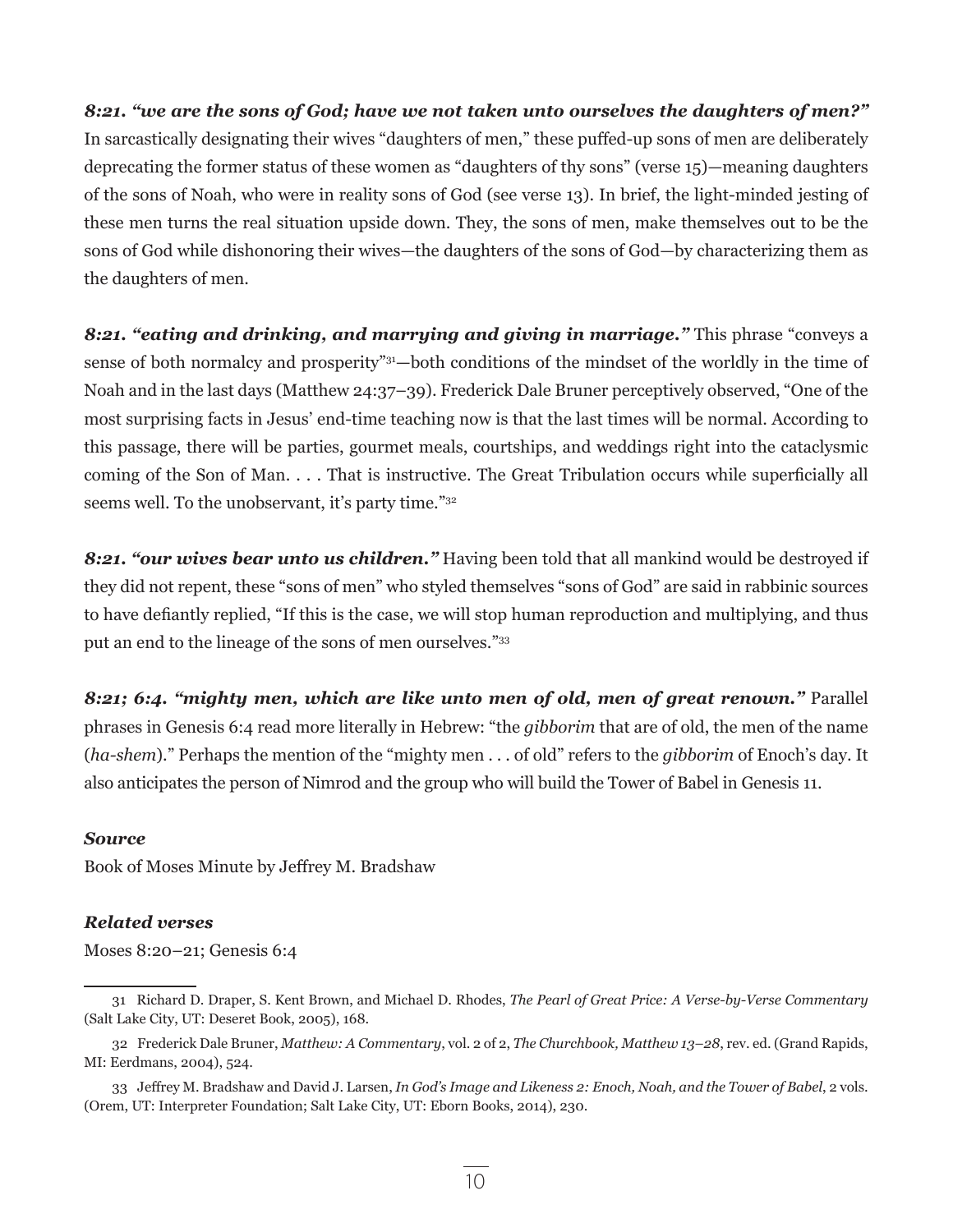## **Moses 8:22–25; Genesis 6:5–6. Noah Continues Preaching and Is Grieved by Wickedness**

*8:22; 6:5. "God saw that the wickedness of men had become great in the earth."* The construction of this phrase is a deliberate parallel with Moses 8:14 and Genesis 6:2. Whereas "the sons of men saw that those daughters were fair" (Moses 8:14) and acted according to their corrupted judgment, "God saw that the wickedness of men had become great in the earth" and determined to "destroy man" (8:22, 26). Umberto Cassuto summarized the unhappy situation: "God blessed mankind that they should be fertile and fill [that is, *replenish*] the earth [Genesis 1:28; Moses 2:28], and He implemented His promise: men began to *multiply* on the face of the [*earth*] [Genesis 6:1; Moses 8:14]. Man, however, was an ingrate: he, too, *increased* [that is, *had become great*], but it was [wickedness] that he increased [Genesis 6:5; Moses 8:22]; truly, he filled *the earth*, but he did so with *violence* [Genesis 6:11, 13; Moses 8:28, 30]."34

*8:22; 6:5. "every man was lifted up in the imagination of the thoughts of his heart, being*  **only evil continually.**" Genesis 6:5 reads, "Every imagination of the thoughts of his heart was only evil continually." Nahum M. Sarna gave this more plainly and literally as, "Every product of the thoughts of his heart was nothing but evil all the time," because "in biblical psychology, mental phenomena fall within the sphere of the heart, which is the organ of thought, understanding, and volition, not of feeling."35

*8:23. "Noah continued his preaching."* Noah's persistence in calling his generation to repentance is highlighted by the repetition of the description of his preaching in Moses 8:16, 20, and 23. The threefold reiteration of his preaching is matched by the people's threefold refusal to hearken (see verses 20, 21, 24). Only after we are told for the third time that the people "hearkened not" to Noah does God announce His judgment (in verse 26).

*8:24. "be baptized."* Compare 6:52–53, 65–66; 7:11.

*8:24. "receive the Holy Ghost, that ye may have all things made manifest."* It is through the Holy Ghost that we "may know the truth of all things" (Moroni 10:5). More specifically, however, through additional ordinances associated with the "power and authority of the higher, or Melchizedek Priesthood," individuals may "have the privilege of receiving the mysteries of the kingdom of heaven, to have the heavens opened unto them, to commune with the general assembly and church of the Firstborn, and

<sup>34</sup> Umberto Cassuto, *A Commentary on the Book of Genesis*, vol. 1, *From Adam to Noah*, trans. Israel Abrahams (Jerusalem, Israel: Magnes Press, 1998), 302.

<sup>35</sup> Nahum M. Sarna, *Genesis*: *The Traditional Hebrew Text with the New JPS Translation Commentary*, The JPS Torah Commentary*,* ed. Nahum M. Sarna and Chaim Potok (Philadelphia, PA: Jewish Publication Society, 1989), 46–47.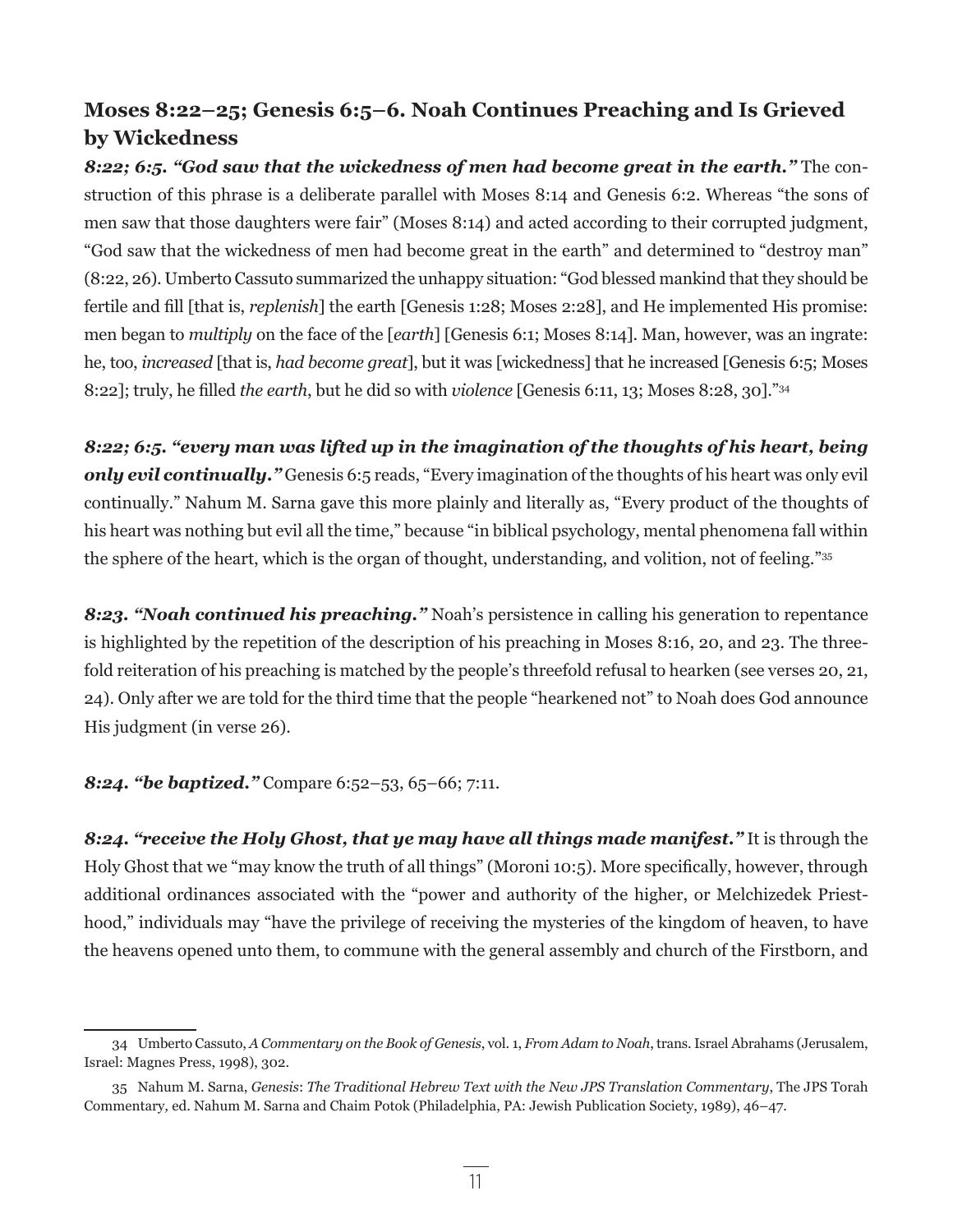to enjoy the communion and presence of God the Father, and Jesus the mediator of the new covenant" (Doctrine and Covenants 107:18–19).<sup>36</sup>

## *8:25; 6:6. "it repented Noah."* Genesis reads, "It repented the Lord." Robert J. Matthews explained:

Many passages in the King James version state that the Lord, in Old Testament times, "repented" of some deed, or some action that He had thought to do. It should be noted that in some of these instances the meaning does not imply that the Lord repented of a moral evil, but only that He was sorrowful over some consequence. In fact, the meaning of the Hebrew word *nicham*, which is often translated "to repent" in the King James Version, is "to sigh," and by extension "to be sorry, moved to pity or compassion," and also "to rue, suffer, grieve, or repent." However, since the English word "repent" is connected in modern usage to wrongdoing, it is probably best that some other word be used in describing the doings of the God of Israel.37

Joseph Smith made changes consistent with this idea throughout his translation of the Bible.38

*8:25; 6:6. "it grieved him at the heart."* According to Gordon J. Wenham, the three Hebrew roots respectively corresponding to Noah's repentance or regret, the creation of humankind, and Noah's grief (*naham, asa, asabh*) repeat in the same order Lamech used them in his optimistic naming speech for Noah ("comfort," "work," and "toil"; see Genesis 5:29; Moses 8:9). Noah's bitter reality clashes with Lamech's hoped-for comfort point-by-point. Wenham commented that the Hebrew root at the core of the phrase, "grieved," "is used to express the most intense form of human emotion, a mixture of rage and bitter anguish."39

## *Source*

Book of Moses Minute by Jeffrey M. Bradshaw

## *Related verses*

Moses 8:22–25; Genesis 6:5–6

<sup>36</sup> See also Richard D. Draper, S. Kent Brown, and Michael D. Rhodes, *The Pearl of Great Price: A Verse-by-Verse Commentary* (Salt Lake City, UT: Deseret Book, 2005), 169–170.

<sup>37</sup> Robert J. Matthews, *"A Plainer Translation": Joseph Smith's Translation of the Bible—A History and Commentary* (Provo, UT: Brigham Young University Press, 1975), 311. For the Prophet's comments on this correction, see Joseph Smith Jr., October 15, 1843, in Joseph Fielding Smith, comp., *Teachings of the Prophet Joseph Smith* (Salt Lake City, UT: Deseret Book, 1969), 327.

<sup>38</sup> For specific examples of these changes, see Moses 8:25, 26; Exodus 32:14; 1 Samuel 15:11; 2 Samuel 24:16; Psalms 135:14; Jeremiah 18:8, 10; 26:3, 13, 19; 42:10; Amos 7:3, 6; and Jonah 3:10.

<sup>39</sup> Gordon J. Wenham, *Genesis 1–15*, Word Biblical Commentary 1 (Waco, TX: Word Books, 1987), 144.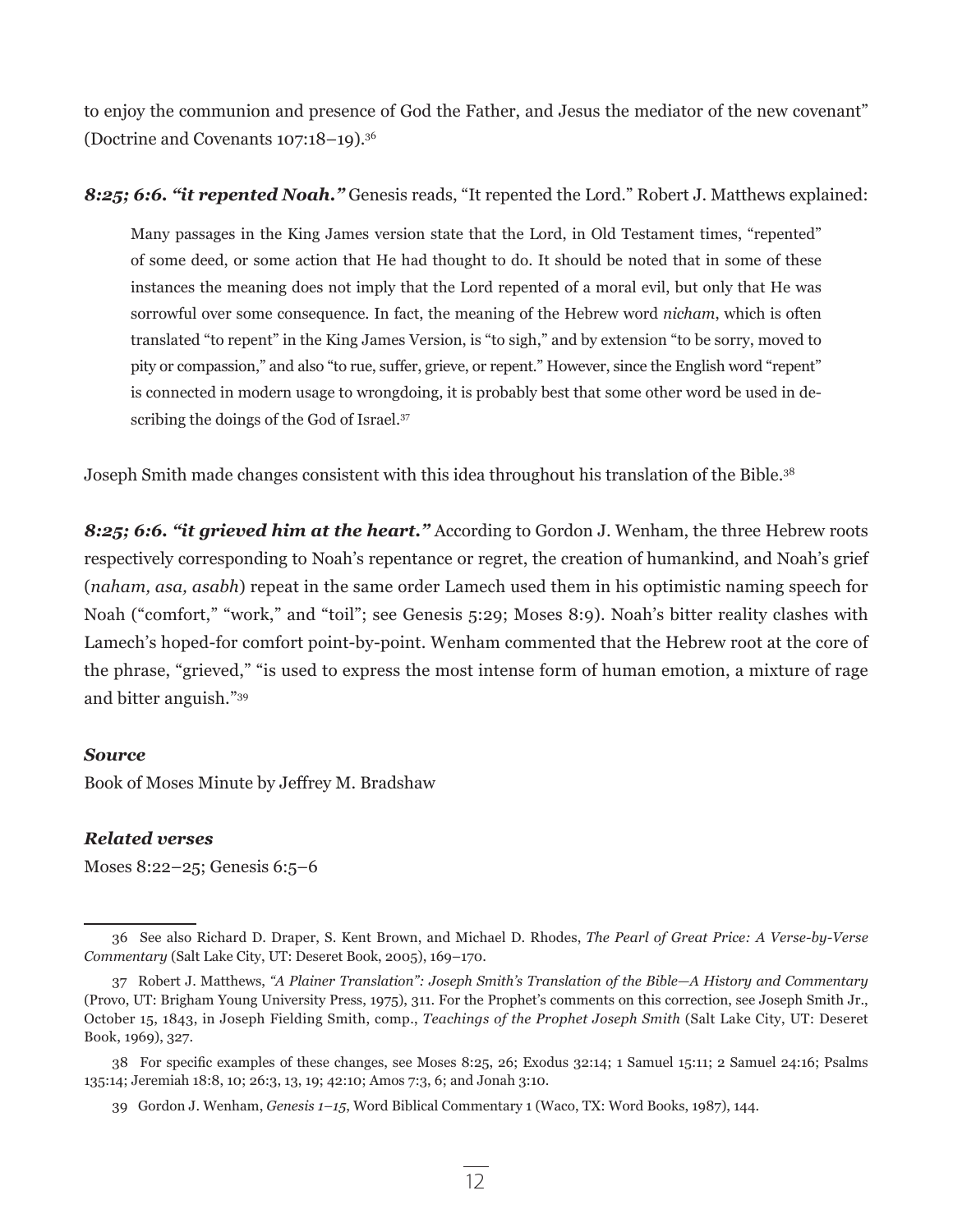## **Moses 8:26–27; Genesis 6:7–9. The Righteousness of Noah**

*8:26; 6:7. "man and beast, and the creeping things, and the fowls of the air."* Sea creatures are not mentioned because they continued to live during the Flood.

*8:27; 6:9. "just man."* The Hebrew term *tsaddik*, translated as "just man" and used here for the first time in the Bible, "implies one who is adjudged to be 'in the right,' which is its meaning in such texts as Exodus 23:7; Deuteronomy 25:1; and Proverbs 17:15. Accordingly, the term *tsaddik* describes one whose conduct is found to be beyond reproach by the divine Judge."40 Leon Kass noted that the description of Noah's virtues put us on notice "that it is these qualities, not heroic manliness (prized everywhere else), that are divinely favored."41 For almost six hundred years, Noah had remained just in the midst of a corrupt world.

*8:27; 6:9. "perfect."* The Hebrew term *tamim*, translated as "perfect" and also used here in Genesis for the first time in the Bible, "is mostly found in ritual contexts" and "describes a sacrificial animal that is without blemish, as in Exodus 12:5 and Leviticus 1:3, 10. Only such an animal is acceptable to God, says Leviticus 22:17–25. As applied to human beings, *tamim* acquired a moral dimension connoting 'unblemished' by moral fault—hence a person of unimpeachable integrity. Such an individual enjoys God's fellowship, according to Psalms 15 and 101:6."42

*8:27; 6:9. "he walked with God."* Noah's high standing in the eyes of God can be compared to that of Enoch, who was the only other human in a mortal state said in scripture to have "walked with God." Some scholars take this to mean that these two patriarchs attained the promise of eternal life while still in mortality.43 Moses 6:68 and 7:1 affirm that Adam and "many" others in the early patriarchal lines also received this blessing.

Enoch and Noah, whose names are mentioned together three times in the story of the Flood (Moses 8:2, 19; Joseph Smith Translation, Genesis 9:21–24), are the only two included in the genealogical list of the patriarchs whose deaths are not mentioned. John Sailhamer observed that both "found life amid the curse of death,"44 both were rescued from death by the hand of God, and each in his turn was a rescuer to others.

<sup>40</sup> Nahum M. Sarna, *Genesis*: *The Traditional Hebrew Text with the New JPS Translation Commentary*, The JPS Torah Commentary, ed. Nahum M. Sarna and Chaim Potok (Philadelphia, PA: Jewish Publication Society, 1989), 50.

<sup>41</sup> Leon R. Kass, *The Beginning of Wisdom: Reading Genesis* (New York, NY: Free Press, 2003), 163.

<sup>42</sup> Sarna, *Genesis*, 50.

<sup>43</sup> See Elizabeth A. Harper, "Glad Tidings of Comfort and Rest—Part 1: An Exegetical Study of Genesis 5:29*,*" Academia.edu, accessed November 21, 2021, 14n19, https://academia.edu/61068836/Gen\_5\_v\_29\_Give\_Us\_Rest.

<sup>44</sup> John H. Sailhamer, "Genesis," in *The Expositor's Bible Commentary*, ed. Frank E. Gaebelein (Grand Rapids, MI: Zondervan, 1990), 74.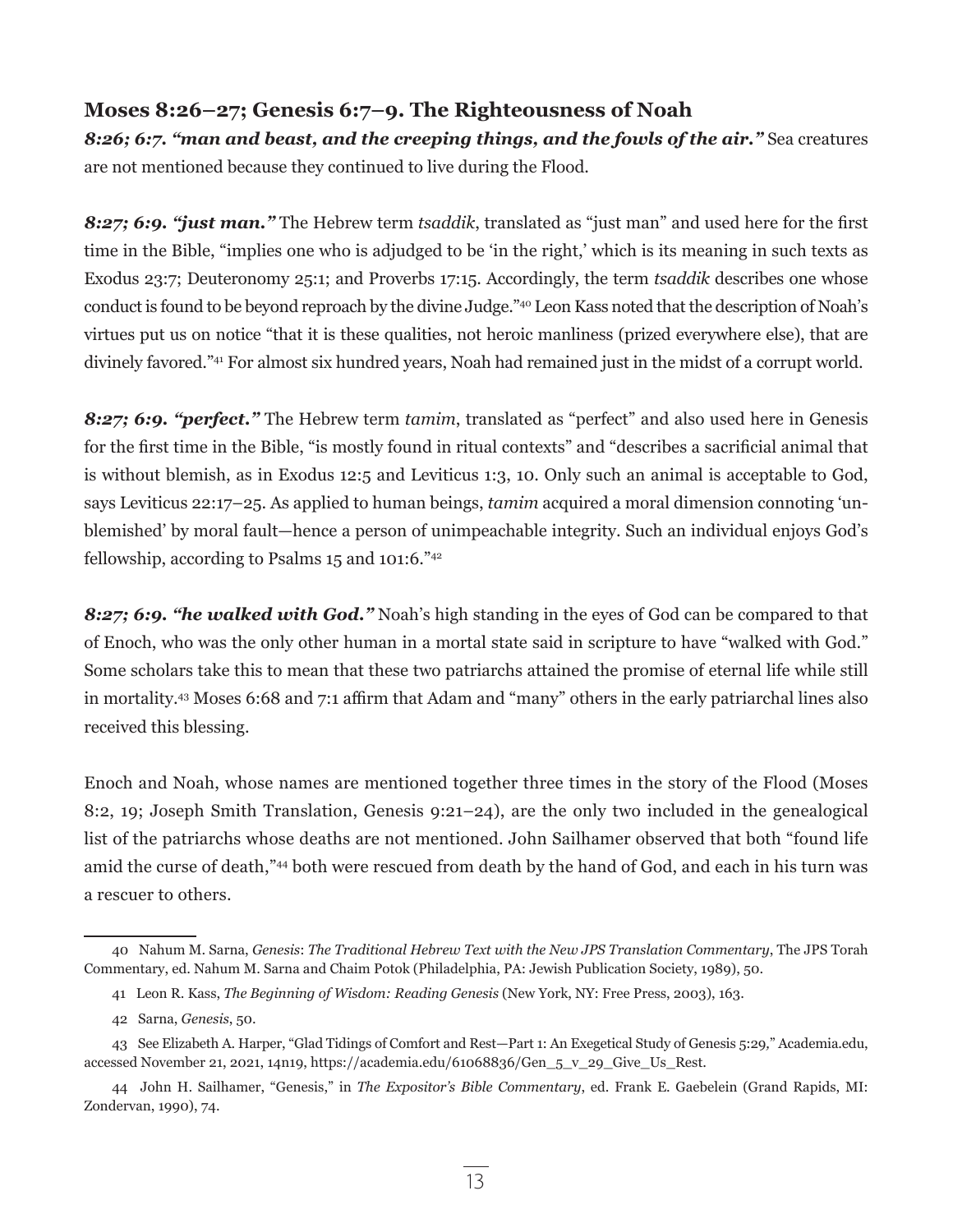#### *Source*

Book of Moses Minute by Jeffrey M. Bradshaw

*Related verses* Moses 8:26–27; Genesis 6:7–9

## **Moses 8:28–30; Genesis 6:11–13. The Earth Is Corrupt and Will Be Destroyed**

*8:28; 6:11. "corrupt."* "The key Hebrew stem *sh-h-t* occurs seven times in the [Noah] narrative."45 "In order to grasp the full significance of the verb *sahath* here, we must bear in mind the words of Jeremiah 18:3–4 concerning the potter: 'So I went down to the potter's house, and there he was working at his wheel. And the vessel he was making of clay was spoiled.' The material did not receive the form that the potter wished to give it; it assumed another shape and the vessel was spoiled in his hand. Then the potter changed the material back into a shapeless mass, and made of it another vessel in accordance with his desire."46

*8:28; 6:11. "violence."* The Hebrew term *hamas* corresponds to synonyms such as "'falsehood,' 'deceit,' or 'bloodshed.' It means, in general, the flagrant subversion of the ordered processes of law."47 This description starkly contrasts the just conduct of Noah (see Moses 7:27; Genesis 6:9). Leon Kass described the deplorable state of Noah's world, which is (according to the Gospels—Matthew 24:37) the same state we are in today:

Self-conscious men . . . betake themselves to war and to beautiful (but not good) women, seeking recognition for their superhuman prowess. Whether from rage over mortality, from jealousy and resentment, or from a desire to gain favor from beautiful women, or to avenge the stealing of their wives and daughters, proud men are moved to the love of glory, won in bloody battle with one another. The world erupts into violence, the war of each against all. What ensues is what [English philosopher Thomas] Hobbes would later call 'the state of nature,' that is, the state characterized by absence of clear juridical power and authority, in which the life of man is nasty, brutish, and—through violence short. Bloody destruction covers the earth.48

*8:30; 6:13. "God said unto Noah."* In Mesopotamian accounts of the Flood, the supreme god consults only with his divine assembly about the Flood, and the hero learns about the impending destruction only when one of the lesser gods covertly conveys the secret to him. Here, however, the most high God

<sup>45</sup> Nahum M. Sarna, *Genesis*: *The Traditional Hebrew Text with the New JPS Translation Commentary*, The JPS Torah Commentary, ed. Nahum M. Sarna and Chaim Potok (Philadelphia, PA: Jewish Publication Society, 1989), 51.

<sup>46</sup> Umberto Cassuto, *A Commentary on the Book of Genesis*, vol. 2, *From Noah to Abraham*, trans. Israel Abrahams (Jerusalem, Israel: Magnes Press, 1997), 53.

<sup>47</sup> Sarna, *Genesis*, 51.

<sup>48</sup> Leon R. Kass, *The Beginning of Wisdom: Reading Genesis* (New York, NY: Free Press, 2003), 162.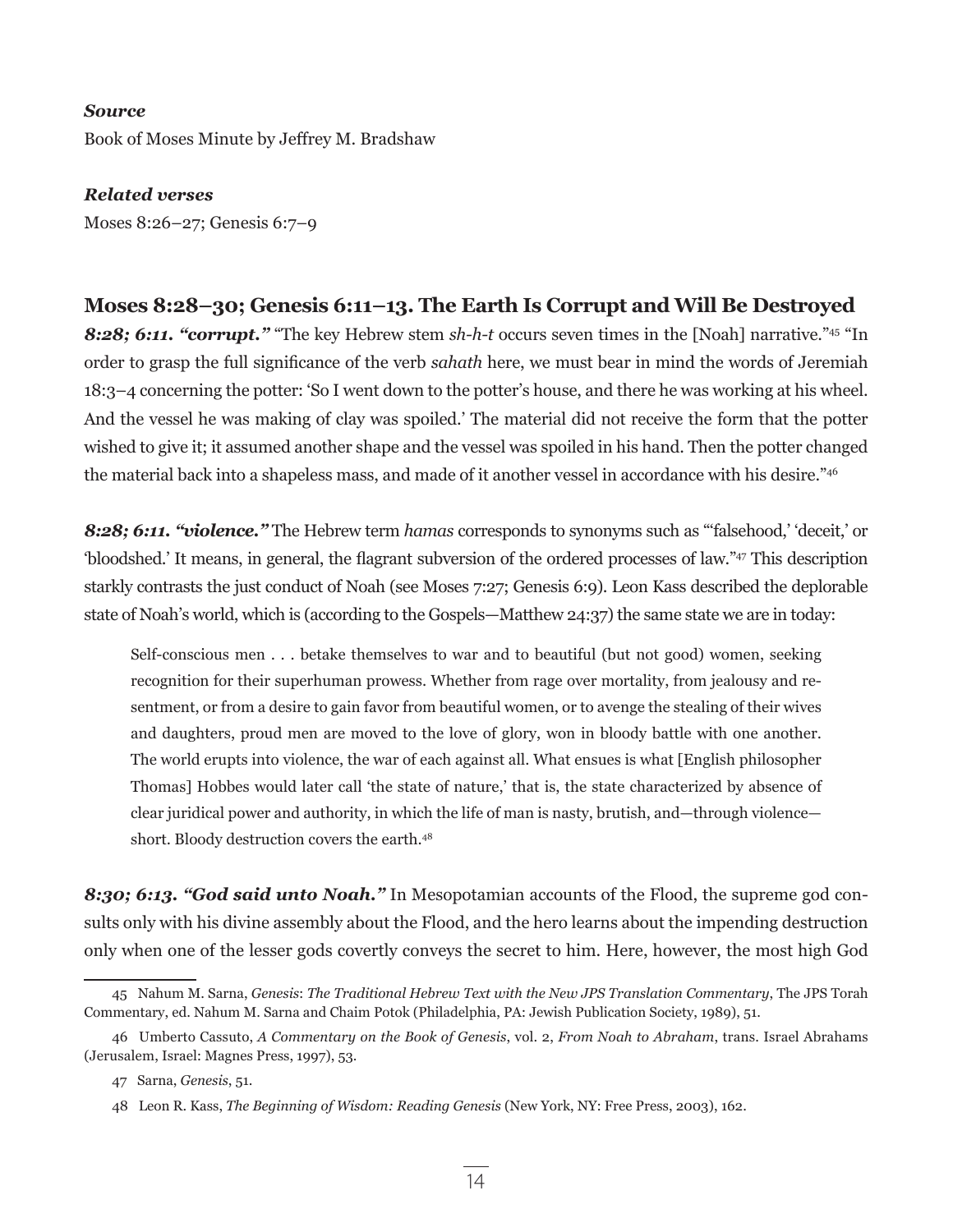decides to make Noah aware of His intentions and speaks directly to him. Because the order to board the ark seems to have occurred forty days after the New Year, it is reasonable to suppose that this first communication occurred on the first day of the New Year.49

*8:30; 6:13. "destroy all flesh from off the earth."* The Hebrew verb for "destroy" (*mashitam*) is "identical with the one used three times above in the sense of 'corrupt' and so inscribes a pattern of measure for measure."50 What humankind has ruined, God will obliterate. *Mashitam* is sometimes translated "wipe out" or "blot out" because, according to Gordon J. Wenham, "it is used of erasing names from records (e.g., Exodus 17:14; 32-32-33) and wiping plates (2 Kings 21:13). Since water was sometimes used for achieving this result (Numbers 5:23), the very word chosen perhaps hints at how the complete annihilation of [humankind] will be secured."51

#### *Source*

Book of Moses Minute by Jeffrey M. Bradshaw

## *Related verses*

Moses 8:28–30; Genesis 6:11–13

## **Genesis 6:14. Noah Is Commanded to Build the Ark**

*6:14. "Make thee an ark."* It is significant that apart from the tabernacle of Moses (Exodus 25:8–40) and the temple of Solomon (1 Chronicles 28:11–12, 19), Noah's ark is the only man-made structure mentioned in the Bible directly designed by God. The Prophet Joseph Smith said, "The construction of the first vessel was given to Noah, by revelation. The design of the Ark was given by God, a 'pattern' of 'heavenly things' (Hebrews 8:5)."52 Thus, it should not be surprising to learn that Noah's ark "was designed as a temple."53 Indeed, each of the three decks of Noah's ark was exactly "the same height as the Tabernacle

<sup>49</sup> Cassuto, *Commentary on the Book of Genesis*, 2:71. Cassuto wrote: "Possibly the ancient poetic tradition related that the first Divine communication came to Noah on the first day of the first month, and that his work on the construction and equipment of the ark lasted forty days, corresponding to the periods mentioned later in our section ([Genesis] 7:4, 12, 17; 8:6). This would be in keeping with what becomes evident a little later, namely, that also according to the Bible the date of the second communication, which came to Noah at the end of his work, was the tenth day of the second month, that is, forty days after the commencement of the year." This agrees with the conclusion of Sarna, *Genesis*, 51.

<sup>50</sup> Robert Alter, *The Five Books of Moses: A Translation with Commentary* (New York, NY: W. W. Norton, 2004), 41n13.

<sup>51</sup> Gordon J. Wenham, *Genesis 1–15*, Word Biblical Commentary 1 (Waco, TX: Word Books, 1987), 145.

<sup>52</sup> Joseph Smith Jr., July 15, 1842, in Joseph Fielding Smith, comp., *Teachings of the Prophet Joseph Smith* (Salt Lake City, UT: Deseret Book, 1969), 251.

<sup>53</sup> Crispin H. T. Fletcher-Louis, *All the Glory of Adam: Liturgical Anthropology in the Dead Sea Scrolls* (Leiden, Netherlands: Brill, 2002), 41.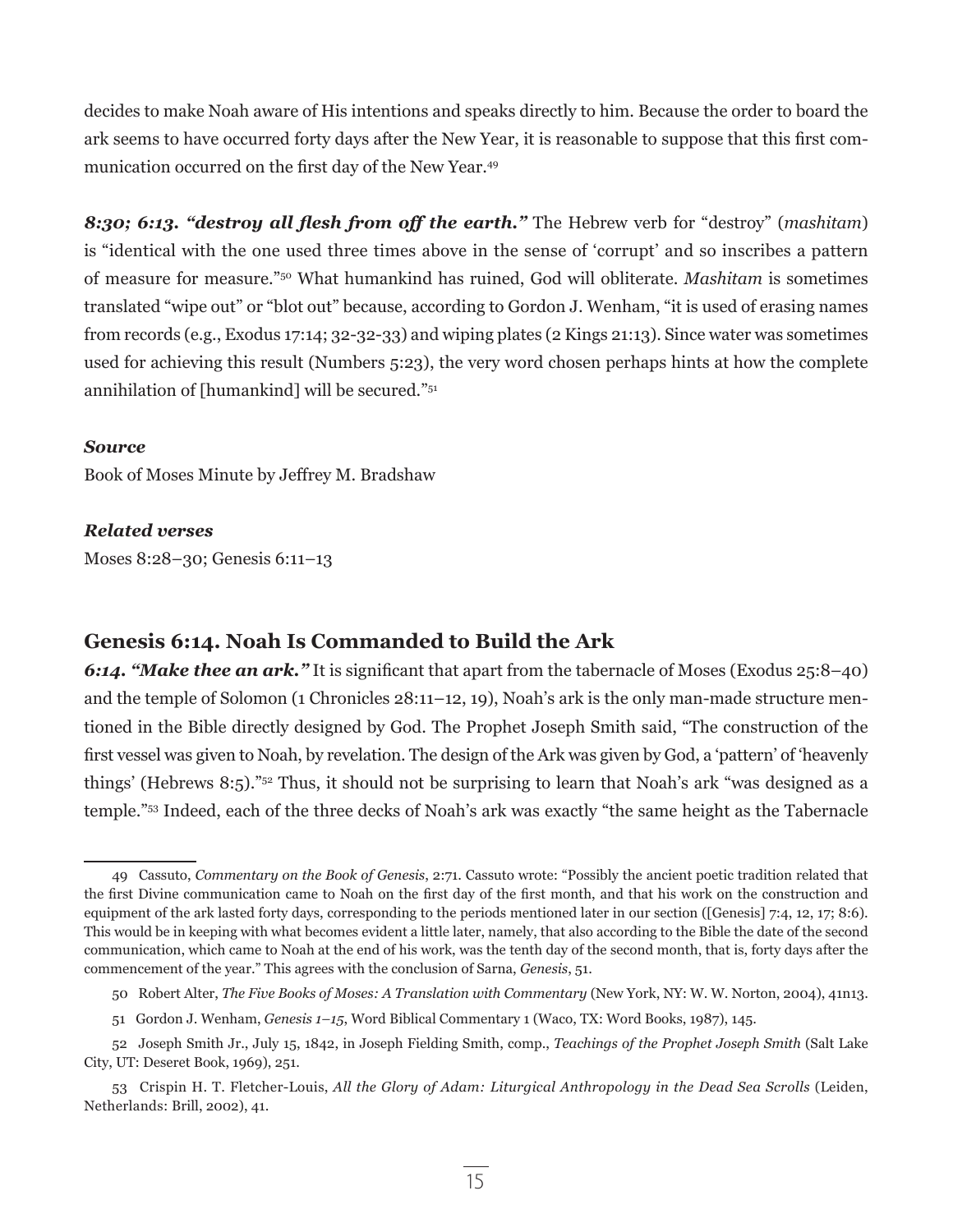and three times the area of the Tabernacle court."54 Additionally, the Hebrew word *mikseh* was used both for the animal skin covering of the ark and for that of the tabernacle.55

Strengthening the association between the ark and the tabernacle is the fact that the Hebrew term for Noah's ark, *tevah*, later became the standard word for the ark of the covenant in Mishnaic Hebrew.56 In addition, the Septuagint used the same Greek term, *kibotos*, for both Noah's ark and the ark of the covenant.57 The ratio of the width to the height of both these arks is 3:5 (see Genesis 6:15 and Exodus 25:10). John Tvedtnes<sup>58</sup> understood *tevah* as a borrowing from an Egyptian term that can mean "shrine." Such a shrine "would have functioned similarly to the Ark of the Covenant in corresponding Jerusalem temple rites that celebrated the 'conquering power over the primeval waters.'"

The biblical account makes it clear that the ark "was not shaped like a ship and it had no oars."59 Marking the similarities between the shape of the ark of the covenant and the chest-like form of Noah's ark, Claus Westermann described Noah's ark as "a huge, rectangular box, with a roof."<sup>60</sup>

*6:14. "ark."* The Hebrew word used in Genesis for "ark" (*tevah*) appears only one other place in the Bible: in the story of the infant Moses, whose deliverance from death was also made possible by a watercraft (see Exodus 2:3, 5). "In both cases there is to be saved from drowning one who is worthy of salvation and is destined to bring deliverance to others."<sup>61</sup>

**6:14. "gopher wood."** The meaning of the term "gopher wood"—unique in the Bible to Genesis 6:14 is uncertain. Most modern scholars think it referred to a resinous timber, and some take it to mean "cypress." Because it is resistant to rot, cypress was the main wood used in ancient times for ships<sup>62</sup> and

- 54 James D. G. Dunn, and John W. Rogerson, *Eerdmans Commentary on the Bible* (Grand Rapids, MI: Eerdmans, 2003), 44.
- 55 See Exodus 26:14; 35:11; 36:19; 39:34; 40:19; Numbers 3:25; 4:8, 10, 11, 12, 25.
- 56 See Victor P. Hamilton, *The Book of Genesis: Chapters 1–17* (Grand Rapids, MI: Eerdmans, 1990), 280.

<sup>57</sup> See Cécile Dogniez and Marguerite Harl, eds., *Le Pentateuque d'Alexandrie: la bible des septante, texte grec et traduction* (Paris, France: Cerf, 2001), 150, 314–315.

<sup>58</sup> John A. Tvedtness, letter to Douglas Clark on January 4, 1989, attached to message from John A. Tvedtnes to the author and the Temple Study Google group, August 2, 2012.

<sup>59</sup> Meir Zlotowitz, *Bereishis/Genesis: A New Translation with a Commentary Anthologized from Talmudic, Midrashic and Rabbinic Sources*, 2nd ed., 2 vols. (New York, NY: Mesorah Publications, 1986), 230.

<sup>60</sup> Claus Westermann, *Genesis 1–11: A Continental Commentary*, trans. John J. Scullion (Minneapolis, MN: Fortress Press, 1994), 418.

<sup>61</sup> Umberto Cassuto, *A Commentary on the Book of Genesis*, vol. 2, *From Noah to Abraham*, trans. Israel Abrahams (Jerusalem, Israel: Magnes Press, 1997), 59.

<sup>62</sup> Jehuda Feliks, "Cypress," in *Encyclopedia Judaica*, ed. Fred Skolnik and Michael Berenbaum, 2nd ed., vol. 5 of 22 (New York, NY: Macmillan Reference, 2007), 346–347.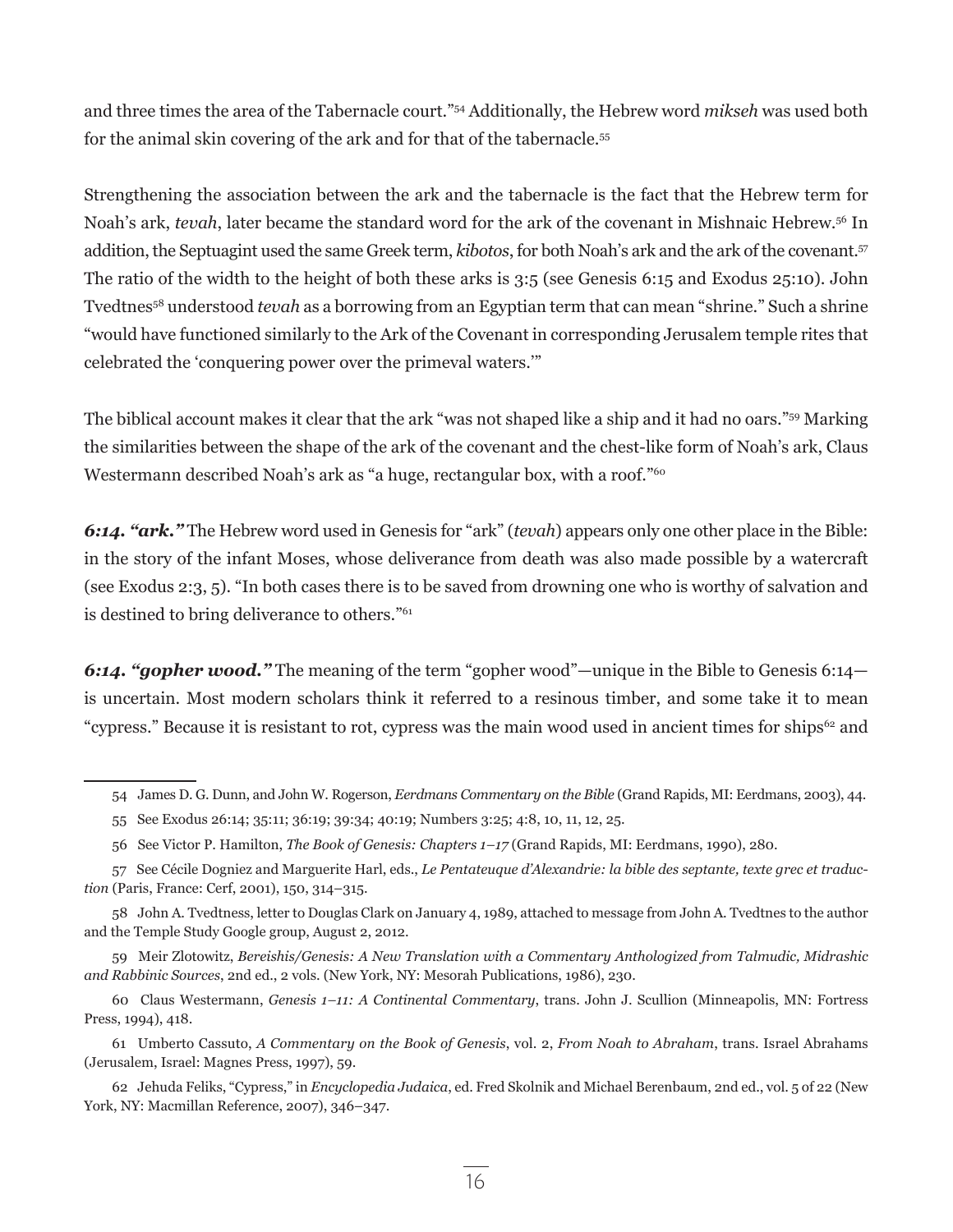coffins.<sup>63</sup> Cypress is known for its fragrance and longevity—qualities that have linked it with the Garden of Eden in ancient literature.

Additionally, it cannot be ruled out that the author of Genesis was consciously playing with rhyme by using *gopher* and *kopher* ("pitch") in the same verse. As Elizabeth Harper noted, to ancient readers the word *kopher* may have evoked "the rich cultic overtones of *kaphar* 'ransom' with its half-shekel temple atonement price (Exodus 30:11–13), *kapporeth* 'mercy seat' over the Ark of the Covenant (Exodus 25:17– 22), and the verb *kipper* 'to atone' associated with so many priestly rituals (Exodus 29–30; Leviticus and Numbers *passim*)."64

*6:14. "rooms shalt thou make in the ark."* In light of parallels in Mesopotamian accounts of the great flood, a growing consensus of scholars has concluded that the Hebrew word for "rooms," *qinnim* (= literally "nests"), should be read as *qanim* (= "reeds"). So it seems a better translation would be: "Thou shalt make the ark with reeds."65 By a translation that recognizes reeds, not rooms, as the second element of the ark's building materials, a puzzling inconsistency with the Mesopotamian accounts of the ark's construction (in which reeds are always mentioned) can be resolved. At the same time, that translation further connects the ark with the ancient Near East temples that were made with reeds. Hugh Nibley discussed biblical parallels to reed watercraft described in Mesopotamian Flood stories and in the Jaredite account.<sup>66</sup>

## *Source*

Book of Moses Minute by Jeffrey M. Bradshaw

## *Related verses*

Genesis 6:14

<sup>63</sup> Kyriakos Kyriakou, *The Tree of the Year 2002: The Cypress (Cupressus Sempervirens)* (Nicosia, Cyprus: Government Press and Information Office, 2001), 2, http://moa.gov.cy/moa/fd/fd.nsf/DE66D6BE413A3D6BC225812900295144/\$file /Tree%20of%20the%20year%202002%20-%20Two%20fold%20flyer.pdf.

<sup>64</sup> Elizabeth A. Harper, "You Shall Make a Tēbāh," Academia.edu, 57, https://www.academia.edu/61068844/You\_Shall\_Make.

<sup>65</sup> See, for example, Jason Michael McCann, "'Woven-of-Reeds': Genesis 6:14b as Evidence for the Preservation of the Reed-Hut Urheiligtum in the Biblical Flood Narrative," in *Opening Heaven's Floodgates: The Genesis Flood Narrative, Its Context and Reception*, ed. Jason M. Silverman (Piscataway, NJ: Gorgias Press, 2013), 9–17.

<sup>66</sup> See Hugh W. Nibley, "The Babylonian Background," in *Lehi in the Desert, The World of the Jaredites, There Were Jaredites*, ed. John W. Welch, Darrell L. Matthews, and Stephen R. Callister, The Collected Works of Hugh Nibley 5 (Salt Lake City, UT: Deseret Book, 1988), 359–364; Hugh W. Nibley, *An Approach to the Book of Mormon*, ed. John W. Welch, 3rd ed., The Collected Works of Hugh Nibley 6 (Salt Lake City, UT: Deseret Book, 1988), 336–337, 343–348; Hugh W. Nibley, *Teachings of the Book of Mormon*, 4 vols. (Provo, UT: Foundation for Ancient Research and Mormon Studies [FARMS], 2004), 4:285–288.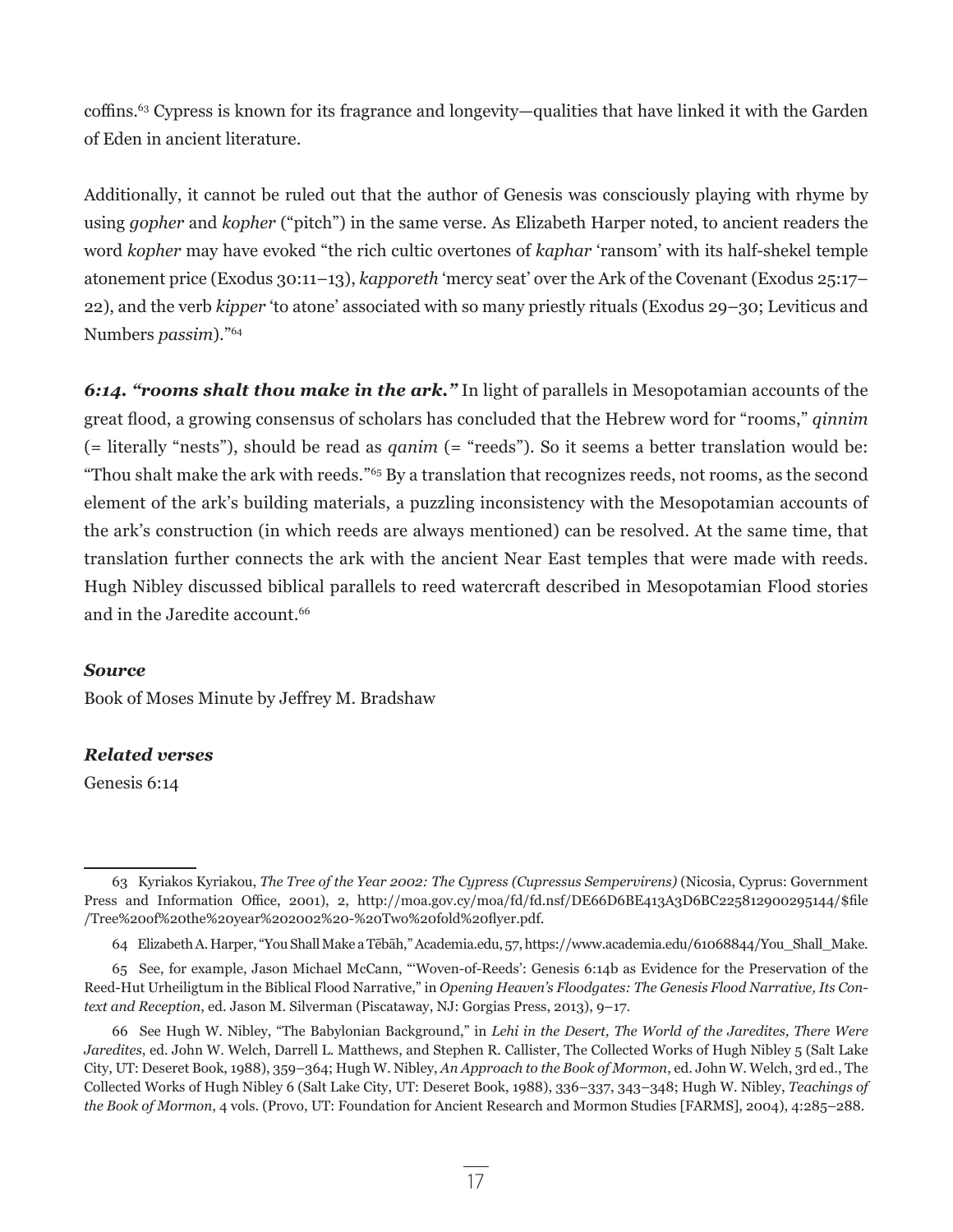## **Genesis 6:15–16. The Length, Windows, and Doors of the Ark**

*6:15. "three hundred cubits."* "Although a length of 300 cubits is no small measurement, yet it is not so very big when compared to the extravagant measurements of the ship given in the Babylonian tradition of the Flood. According to Berossus the length of the boat was five stadia, that is, almost a kilometer."67

*6:16. "A window."* Although it is translated here as "window," some scholars translate the obscure Hebrew term *tsohar* as "roof."<sup>68</sup> Consistent with ancient sources, however, Hugh Nibley proposed another attractive alternative: a reference to "shining stones."69 Such stones, referenced in the Book of Mormon descriptions of the Jaredite boats, appear in Jewish traditions about Noah's ark.70 Similarly, the *Vara* of the Avestan Flood hero Yima contained "a variety of sources of artificial light which make a year seem like a day."<sup>71</sup> Attempting to provide a scientific basis for the divine miracle of the shining stones, some Latter-day Saint scholars see research in radioluminescence as providing insights into some of the possibilities by which light could be generated over long periods without an external power source..<sup>72</sup>

*6:16. "in a cubit shalt thou finish it above."* Umberto Cassuto interpreted the phrase as follows: "Finish the construction of the Ark on top in such a way that there should remain a cubit's breadth only, that is . . . that the roof should slope down on both sides along the length of the ark, leaving above, between the two sloping sides, a horizontal area one cubit wide, likewise along the whole length of the Ark."73

70 See Hugh W. Nibley, "The Babylonian Background," in *Lehi in the Desert, The World of the Jaredites, There Were Jaredites*, ed. John W. Welch, Darrell L. Matthews, and Stephen R. Callister, The Collected Works of Hugh Nibley 5 (Salt Lake City, UT: Deseret Book, 1988), 364–379; Hugh W. Nibley, *An Approach to the Book of Mormon*, ed. John W. Welch, 3rd ed., The Collected Works of Hugh Nibley 6 (Salt Lake City, UT: Deseret Book, 1988), 337–339, 348–358; Hugh W. Nibley, *Teachings of the Book of Mormon*, 4 vols. (Provo, UT: Foundation for Ancient Research and Mormon Studies [FARMS], 2004), 4:288–289.

71 Jason M. Silverman, "It's a Craft! It's a Cavern! It's a Castle! Yima's *Vara*, Iranian Flood Myths, and Jewish Apocalyptic Traditions," in *Opening Heaven's Floodgates: The Genesis Flood Narrative, Its Context and Reception*, ed. Jason M. Silverman (Piscataway, NJ: Gorgias Press, 2013), 195. See F. Max Müller, ed., *The Zend Avesta Part I*, trans. James Darmesteter. The Sacred Books of the East 4*,* ed. F. Max Müller (1880; repr., Whitefish, MT: Kessinger Publishing, 2004), 20.

72 See Nicholas Read, Jae R. Balliff, John W. Welch, Bill Evenson, Kathleen Reynolds, and Matthew Roper, "New Light on the Shining Stones of the Jaredites," *Insights* 12, no. 4 (1992): 2.

73 Cassuto, *Commentary on the Book of Genesis*, 2:65.

<sup>67</sup> Umberto Cassuto, *A Commentary on the Book of Genesis*, vol. 2, *From Noah to Abraham*, trans. Israel Abrahams (Jerusalem, Israel: Magnes Press, 1997), 62–63.

<sup>68</sup> See, for example, Victor P. Hamilton, *The Book of Genesis: Chapters 1–17* (Grand Rapids, MI: Eerdmans, 1990), 282– 283; Gordon J. Wenham, *Genesis 1–15*, Word Biblical Commentary 1 (Waco, TX: Word Books, 1987), 173.

<sup>69</sup> This and other ancient traditions were taken up, though not always successfully, in Aronofsky's popular film on the story of Noah. For a review that takes note of these traditions, see Jeffrey M. Bradshaw, "A Noah like No Other Before: A Look at the Latest Biblical Film from an LDS Perspective," *Deseret News*, April 3, 2014, https://deseret.com/2014/4/3/20538777 /a-noah-like-no-other-before-a-look-at-the-latest-biblical-film-from-an-lds-perspective#the-ark-in-noah-from-paramount -pictures-and-regency-enterprises.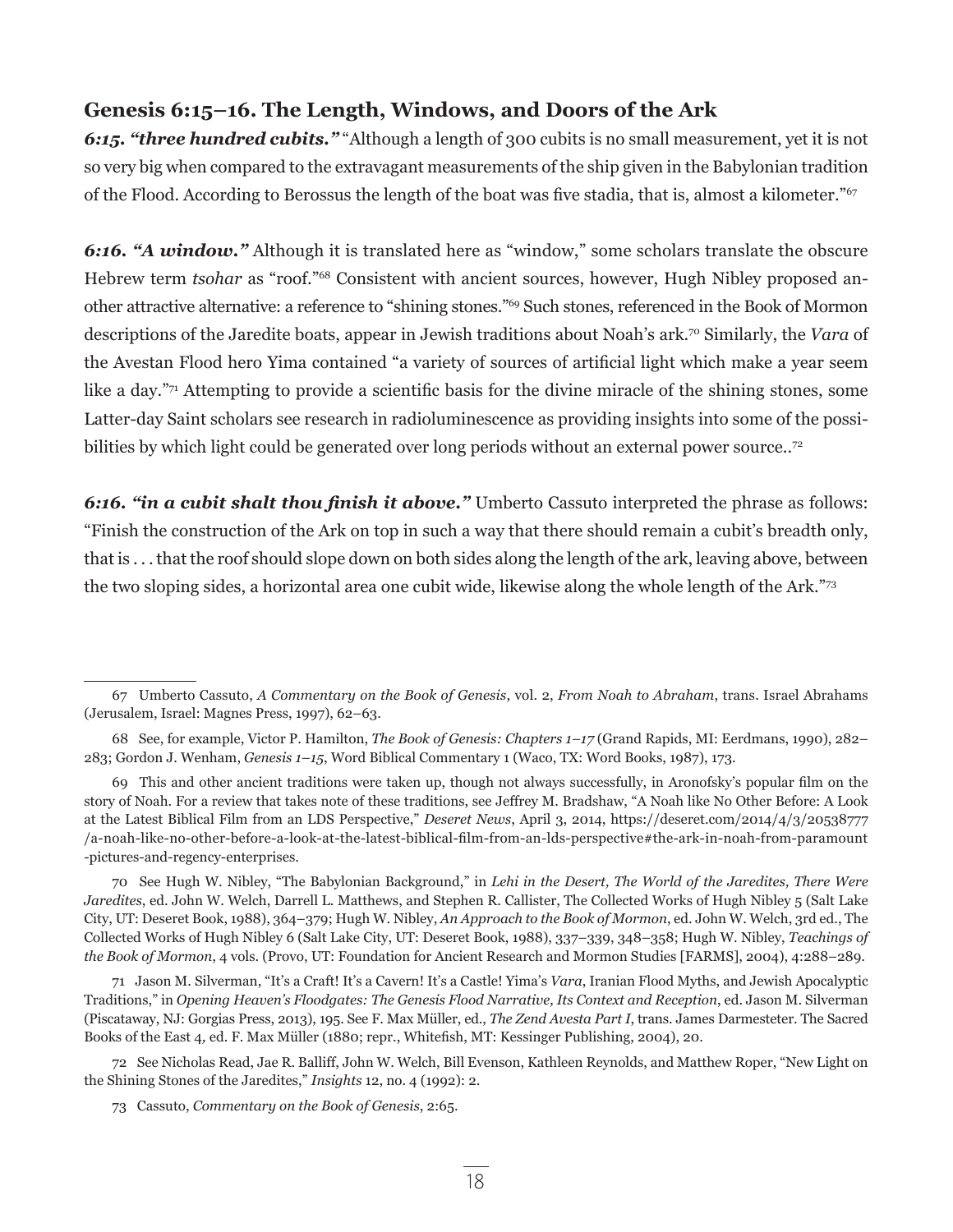*6:16. "the door of the ark."* Bible scholar Michael Morales argued that the centrality of the theme of entering and leaving the ark is reason "to suspect an entrance liturgy ideal at work," with Noah, the righteous and unblemished priestly prototype, as the metaphorical door.74 When at last "the Lord shut [Noah] in"(Genesis 7:16), both the day "of salvation of the righteous (by entrance [to the ark])" and "the judgment of the wicked (by barred entrance)" had come.<sup>75</sup>

*6:16. "lower, second, and third stories."* The ark's three decks recall both the three divisions of the tabernacle and the threefold layout of the Garden of Eden.76

## *Source*

Book of Moses Minute by Jeffrey M. Bradshaw

## *Related verses*

Genesis 6:15–16

## **Genesis 6:17–22. God Covenants with Noah and Commands Him to Bring the Animals**

*6:17. "flood of waters."* The Hebrew word *mabbul*, translated here as "flood of waters," is used only in the Flood narrative and in Psalm 29:10, which refers to the same event.77 According to Jewish commentators Ibn Ezra and Radak, a "flood of waters" is specifically mentioned because *mabbul* is related to roots that mean "falling" and "intermingling." Thus, it can apply to anything that falls from heaven, such as snow, fire, or hail.<sup>78</sup> Could this wording deliberately echo, in measure-for-measure punishment, the intermingling of the covenant and noncovenant people that occurred because of the mismatched marriages described earlier in the same chapter?

*6:18. "with thee I will establish my covenant."* The covenant mentioned here will be established in Genesis 9:1–17.

76 See Jeffrey M. Bradshaw, "The Ark and the Tent: Temple Symbolism in the Story of Noah," in *Temple Insights: Proceedings of the Interpreter Matthew B. Brown Memorial Conference 'The Temple on Mount Zion,' 22 September 2012,* ed. William J. Hamblin and David Rolph Seely (Salt Lake City, UT: Eborn Books; Orem, UT: Interpreter Foundation, 2014), 33–34.

77 Umberto Cassuto, *A Commentary on the Book of Genesis*, vol. 2, *From Noah to Abraham*, trans. Israel Abrahams (Jerusalem, Israel: Magnes Press, 1997), 66–67.

78 Meir Zlotowitz, *Bereishis/Genesis: A New Translation with a Commentary Anthologized from Talmudic, Midrashic, and Rabbinic Sources*, 2nd ed., 2 vols. (New York, NY: Mesorah Publications, 1986), 1:233–234n17.

<sup>74</sup> L. Michael Morales, *The Tabernacle Pre-Figured: Cosmic Mountain Ideology in Genesis and Exodus* (Leuven, Belgium: Peeters, 2012), 170, 174, 179–189.

<sup>75</sup> Morales, *Tabernacle Pre-Figured,* 178.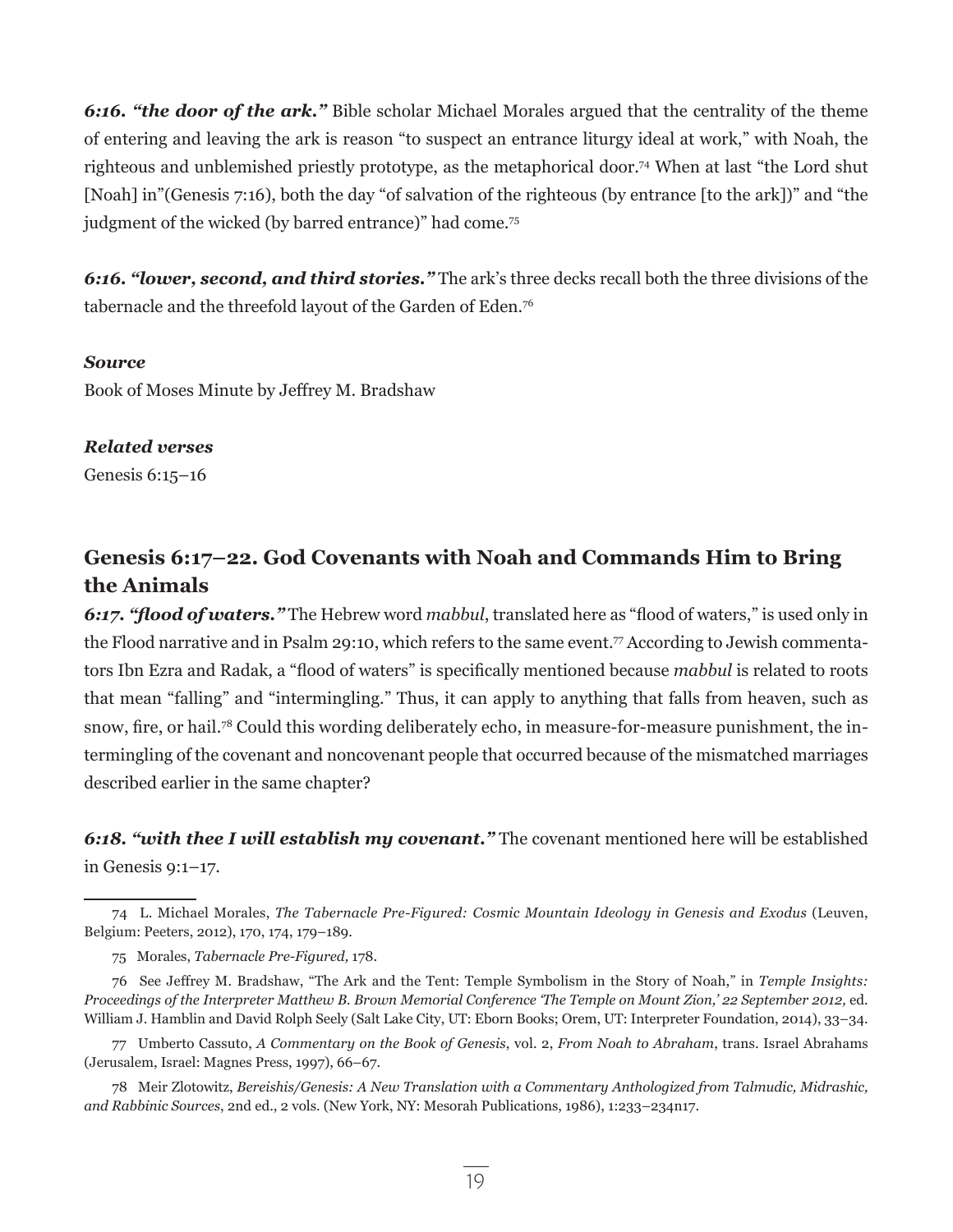*6:19. "two of every sort shalt thou bring into the ark."* John Sailhamer observed that the account of the animals entering the ark seems to have been shaped to highlight the ark's parallels with the tabernacle:

Both narratives . . . emphasize that entry into the Ark/Tabernacle is to be accompanied by an animal offering. At the close of the description of the building of the Tabernacle (Exodus 35–39), when the completion of the Tabernacle has been recorded (Exodus 39:43), the command is given for it to be set up and readied for use (Exodus 40:1–33). When it is readied and the glory of the Lord has filled the Tabernacle (Exodus 40:34–48), provisions are made for 'drawing near' to the Tabernacle (e.g., Leviticus 9:5). One may 'draw near' only by bringing an animal offering that is 'unblemished' (*tamim*) (Leviticus 1:3). Thus just as the completed Tabernacle can be entered only with the 'unblemished animals' as an offering, so Noah's entry into the Ark is tied to his taking with him 'seven pairs' of every clean animal (Genesis 7:2).79

*6:20. "shall come unto thee."* Some readers mistakenly infer "that the animals would arrive spontaneously."80 However, OT1 and OT2 read, "Shalt thou take into the ark," consistent with the verb "bring" in Genesis 6:19.

*6:22. "so did he."* "Noah asks no questions and raises no objections. Speechlessly, he obeys. . . . Noah takes instruction in the service of preserving not only his own life but also the life of the whole world. Though he will not be its helmsman—the Ark, being but a box, will merely float upon the waters, unguided by human art—Noah willingly accepts responsibility to manage affairs aboard the Ark, exercising dominion over the animals for their own good (2:28). In complying with God's command, Noah vindicates his election and raises hope for the future."<sup>81</sup> OT1 appends, "Even so, Amen."

#### *Source*

Book of Moses Minute by Jeffrey M. Bradshaw

## *Related verses*

Genesis 6:17–22

<sup>79</sup> John H. Sailhamer, "Genesis," in *The Expositor's Bible Commentary*, ed. Frank E. Gaebelein (Grand Rapids, MI: Zondervan, 1990), 85.

<sup>80</sup> Gordon J. Wenham, *Genesis 1–15*, Word Biblical Commentary 1 (Waco, TX: Word Books, 1987), 175nn19–20.

<sup>81</sup> Leon R. Kass, *The Beginning of Wisdom: Reading Genesis* (New York, NY: Free Press, 2003), 164.